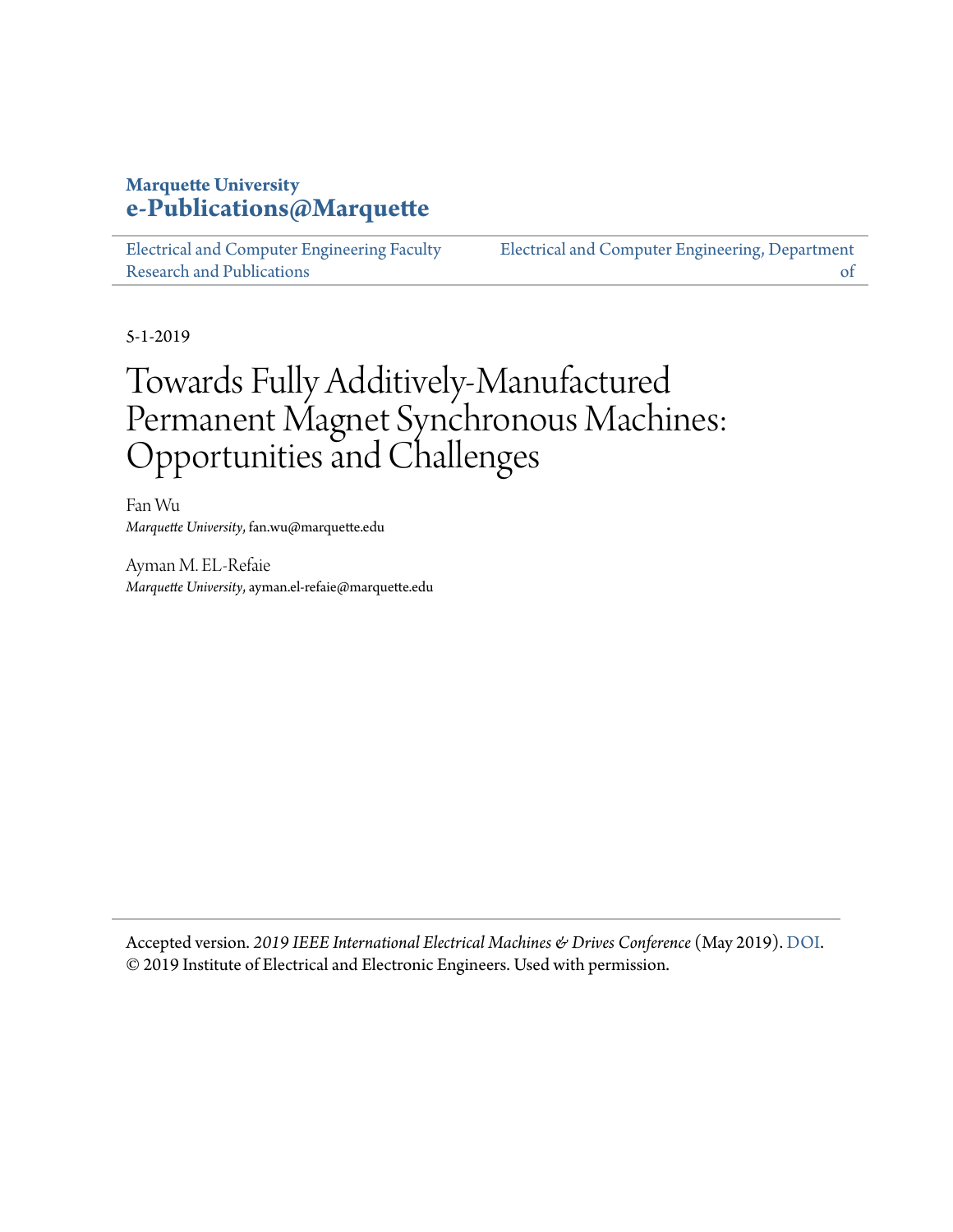### **Marquette University**

# **e-Publications@Marquette**

# *Electrical and Computer Engineering Faculty Research and Publications/College of Engineering*

*This paper is NOT THE PUBLISHED VERSION;* **but the author's final, peer-reviewed manuscript.** The published version may be accessed by following the link in the citation below.

*2019 IEEE International Electrical Machines & Drives Conference* (May 2019). [DOI.](https://dx.doi.org/10.1109/IEMDC.2019.8785210) This article is © Institute of Electrical and Electronic Engineers and permission has been granted for this version to appear i[n e-Publications@Marquette.](http://epublications.marquette.edu/) Institute of Electrical and Electronic Engineers does not grant permission for this article to be further copied/distributed or hosted elsewhere without the express permission from Institute of Electrical and Electronic Engineers.

# Towards Fully Additively-Manufactured Permanent Magnet Synchronous Machines: Opportunities and Challenges

Fan Wu

Department of Electrical and Computer Engineering, Marquette University, Opus College of Engineering, Milwaukee, WI, 53233, USA

### Ayman M. El-Refaie

Department of Electrical and Computer Engineering, Marquette University, Opus College of Engineering, Milwaukee, WI, 53233, USA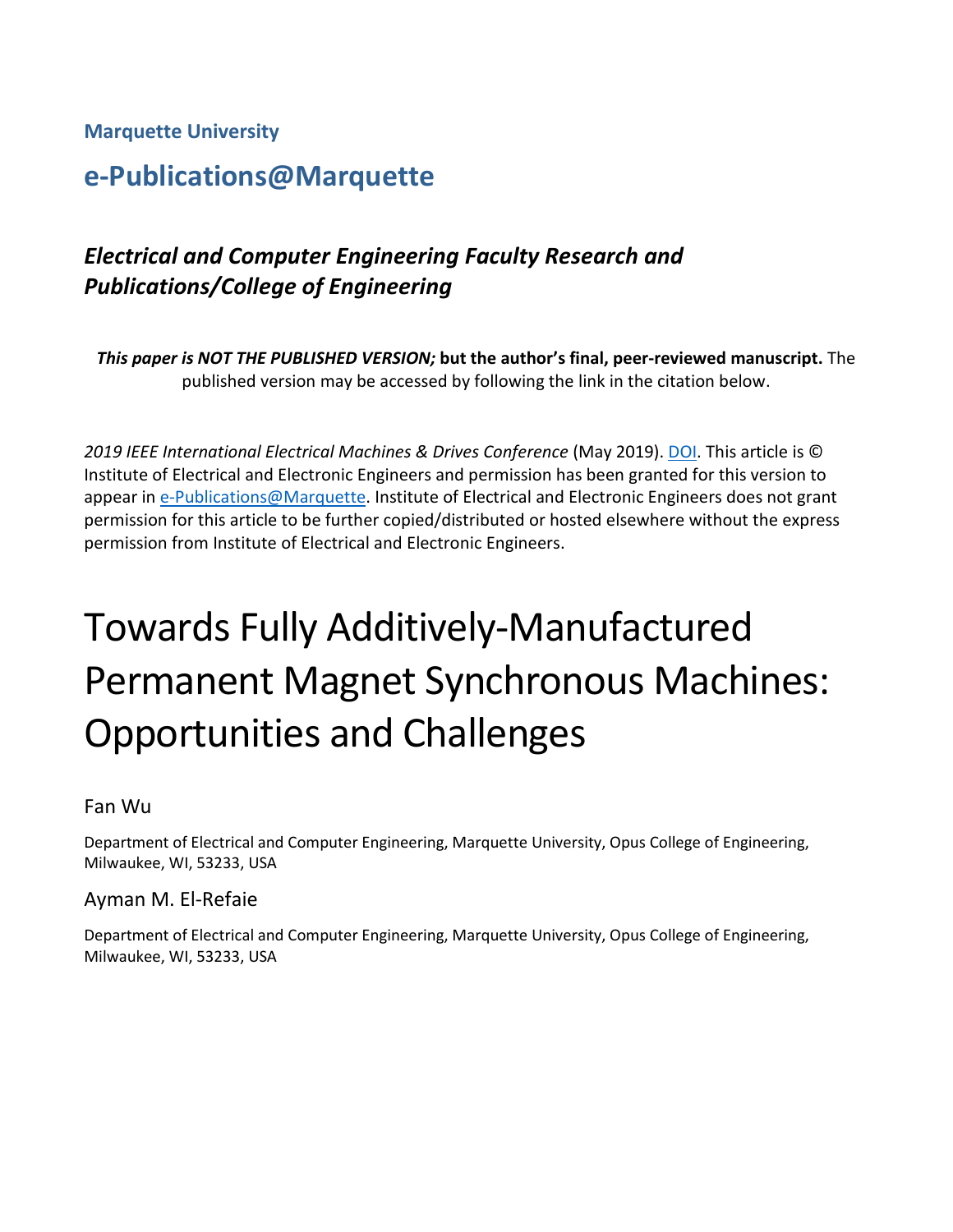# Abstract:

With the growing interest in electrification and as hybrid and pure electric powertrains are adopted in more applications, electrical machine design is facing challenges in terms of meeting very demanding performance metrics for example high specific power, harsh environments, etc. This provides clear motivation to explore the impact of advanced materials and manufacturing on the performance of electrical machines. This paper provides an overview of additive manufacturing (AM) approaches that can be used for constructing permanent magnet (PM) machines, with a specific focus on additivelymanufactured iron core, winding, insulation, PM as well as cooling systems. Since there has only been a few attempts so far to explore AM in electrical machines (especially when it comes to fully additivelymanufactured machines), the benefits and challenges of AM have not been comprehensively understood. In this regard, this paper offers a detailed comparison of multiple multi-material AM methods, showing not only the possibility of fully additively-manufactured PM machines but also the potential significant improvements in their mechanical, electromagnetic and thermal properties. The paper will provide a comprehensive discussion of opportunities and challenges of AM in the context of electrical machines.

# Author Keywords

Additive manufacturing (AM), electrical machine, permanent magnet machine, three-dimensional (3D) printing

# SECTION I. Introduction

ADDITIVE manufacturing (AM), which refers to building up a three-dimensional (3D) component in layers by depositing material, has been highlighted/adopted in a wide range of applications due to its ability to make complex parts that would be very difficult or impossible to make using conventional subtractive methods. The major categories of AM methods include the following:

- **Fuse filament fabrication** (FFF /FDM): Extrusion-based method using thermoplastic materials;
- **Stereolithography** (SLA): Photopolymerization method using liquid;
- **Selective laser sintering/melting** (SLS/SLM): Powder bed fusion approach using metal powder.

The major advantages/benefits of AM include [1],

- Fast prototyping
- Complex geometries and hard-to-reach areas
- Building different components simultaneously
- Mix of multiple materials
- Improved properties/enhanced performance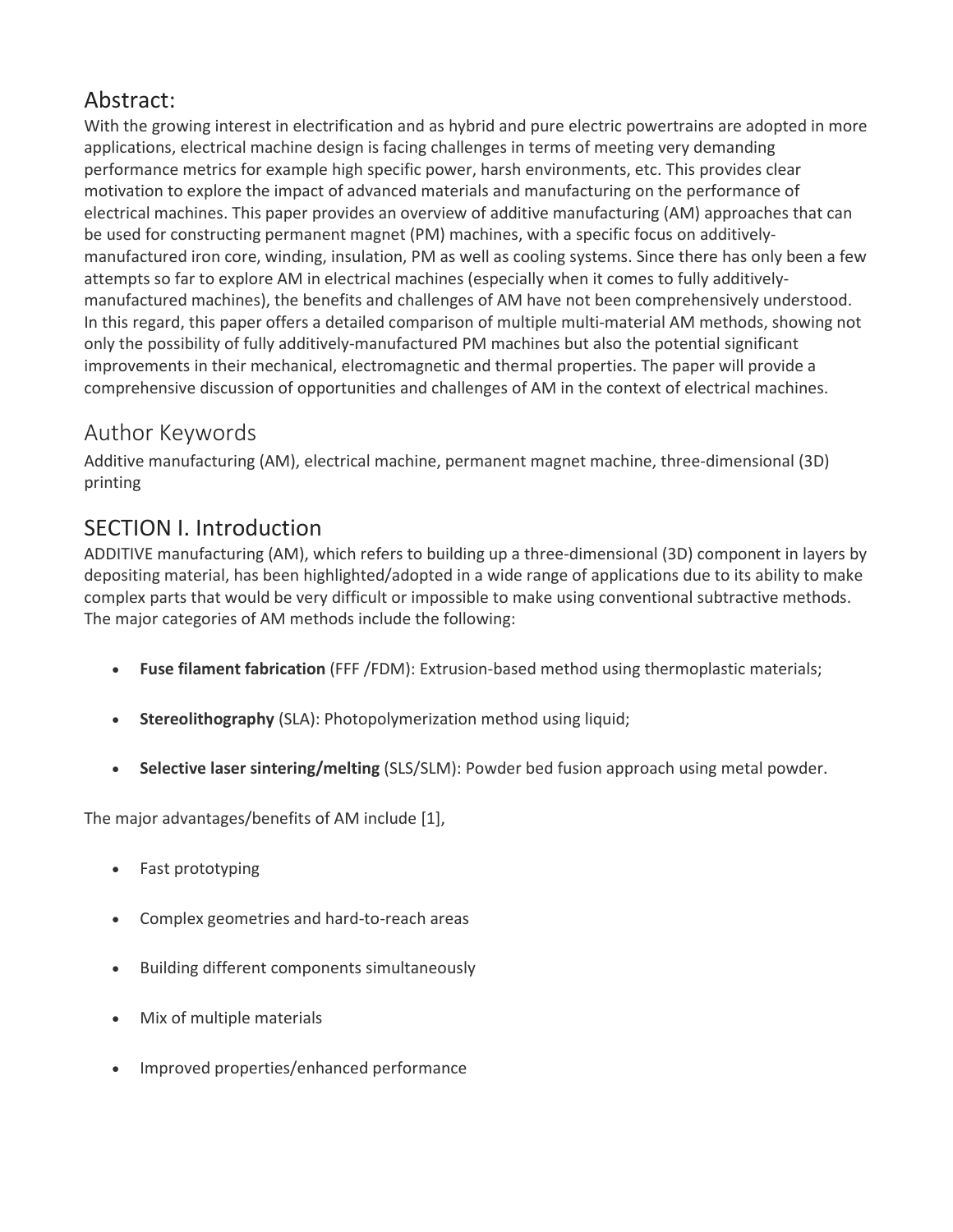### A. Additively Manufacturing (AM)

Despite the fact that AM is currently intended for low- volume manufacturing due to low manufacturing rate (0.01∼1 kg/hr)and high cost (\$0.1∼10 per gram), it can be envisioned based on its fast growth in terms of availability of materials and quality of processes that the depth and scope of its application will be exponentially expanded.

There has been great progress in the area of AM over the past few years regarding the following two aspects,

- Materials: (i) increasing no. of available materials that can be additively-manufactured; (ii)complex structures can be additively-manufactured out of multiple materials for significant weight savings; (**iii**)Controllability of material properties for example orientation.
- **Processes: (i**) more processing methods other than the 3 mainstream methods (extrusion, photopolymerization, and power bed fusion); (**ii**) thinner layer thickness and higher resolution for each method.

Several technical fields like aerospace and transportation have significantly benefited from this progress and widely adopted AM. According to GE Additive, hundreds of assemblies in turbo engines are made by AM, achieving ∼80% lead time reduction, complex and lighter structures, as well as significantly less waste of expensive material like Titanium, compared to subtractive manufacturing [2]. AM's beauty of fast prototyping and complex geometries has been shown in making customized tooling, cooling vents as well as improving aerodynamic design of vehicles.

### B. AM Used in Electrical Machines

However, when it comes to the area of electrical machines and drives, there have been few sporadic attempts to explore the potential of AM. So far, these attempts were limited to either analysis or fairly small hardware demonstration. In the following, a review of technical attempts to utilize AM to build some of the assemblies in a variety of electrical machines is presented.

### *1) Electrostatic Machine*

Stereolithographic (SLA)three-dimensional (3D) printing, casting and injection molding have been adopted in building an electrostatic machine that is made of plastic (stator, rotor)and nickel (dowel pins)[3]. Compared with subtractive manufacturing, SLA successfully addresses the geometric complexity of the stator and rotor and thus reduces the cost and time required during fabrication processes. In order to reduce cost and weight, only selective surfaces are plated with nickel.

However, this fluid-filled electrostatic machine is only for low-speed direct drive applications. The potential of additive manufacturing has not been maximized yet in fabricating mainstream electro-magnetic rotating machines.

### *2) AM Assemblies in Unconventional Electrical Machines*

Unconventional electrical machines refer to electrical machines with unusual complex structures like fluxmodulation machines, transverse flux machines, claw pole machines, etc. Those machines either have complex mechanical structure or flux path. They highly yield to manufacturing constraints if built with regular subtractive approaches.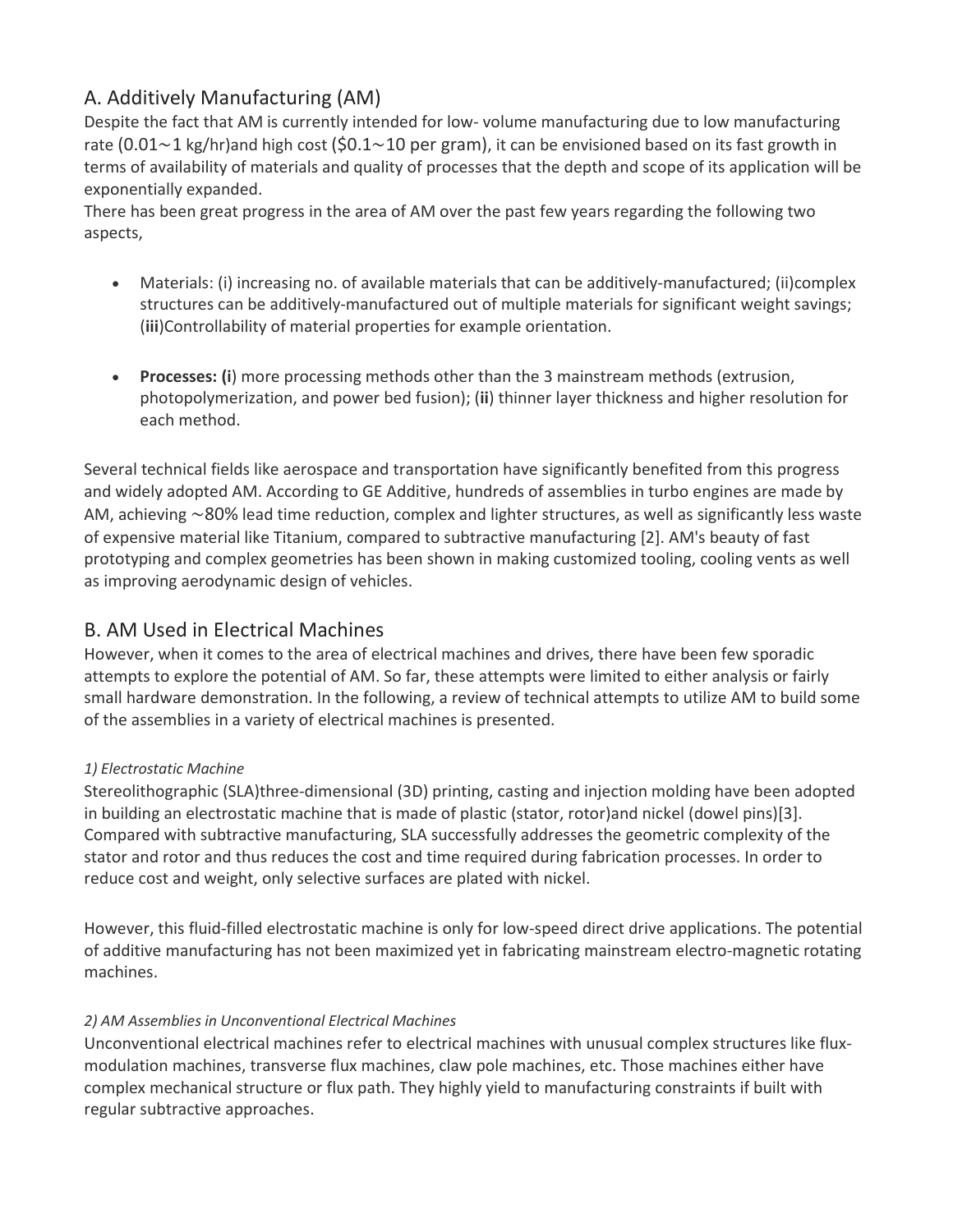In [4], ferromagnetic flux-modulation rings with cavities are built by 3D printing (SLM)for reducing core losses. In [5] 3D-printed (FFF /FAM)plastic stator cases that are used to hold stator U-cores of a 2-phase transverse flux machine were reported.

For regular electrical machines, i.e. radial flux electrical machines, AM technology has been discussed for fabricating different parts of the machine, including rotor core, stator core, copper winding, etc.

In [6], additively-manufactured electrical machines potentially used for more electric aircrafts (MEA)have been discussed. Key insights include the following:

- Availability and properties of soft magnetic materials like Co-Fe, 6.5% Si steels, etc;
- AM opens up the design space for topology optimization with little manufacturing constraints. Thus, higher machine performance can be achieved;
- Other potential benefits include: continuous skewed rotors, unconventional saliencies / flux barrier designs, control of magnetic properties for example orientation.

### *3) Rotor Core*

The mechanical performance and reliability of the rotor core of an interior permanent magnet (IPM)synchronous machine (Geometry: Prius 2010 motor)that is made by laser bean melting (LBM, layer thickness: 100um, material: M15 steel), has been studied through numerical modeling [7]. The results show that the 3D-printed rotor is mechanically vulnerable under high speed operation due to complex microstructure between layers that might lead to crack initiation and propagation.

AM also shows its value in manufacturing the multilayer rotor core of synchronous reluctance machines [8]. On one hand, AM can simultaneously build magnetic and nonmagnetic parts of the rotor for better mechanical strength. On the other hand, AM can support the manufacturing of the complex shape of cavities enabling a real geometrical optimization with little manufacturing constraints.

In [9], the adoption of Fe-Co powder (<63 um)in SLM (Machine model: SLM@125HL)has been reported. An optimized rotor of a reluctance machine (6S/4P)with complex cavities has been manufactured with the mentioned material and approach. A saturation flux density value of 2.3 T has been achieved.

### *4) Copper Winding*

[10]discusses the possibility of 3D screen printing in opening up thedesign space for machine design and manufacturing. Mentioned benefits include higher achievable torque densities, higher operating temperatures, higher efficiencies and smaller as well as more dedicated machine designs. The main focus is placed on winding design. Key insights developed include the following:

- Screen printed airgap-winding for 3-phase PM machines;
- Temperature-resistant materials like ceramics (in form of powder)in replacement of regular lacquer coat (enamel, synthetic resin, waxed paper, polymer, etc.)for higher operating temperatures;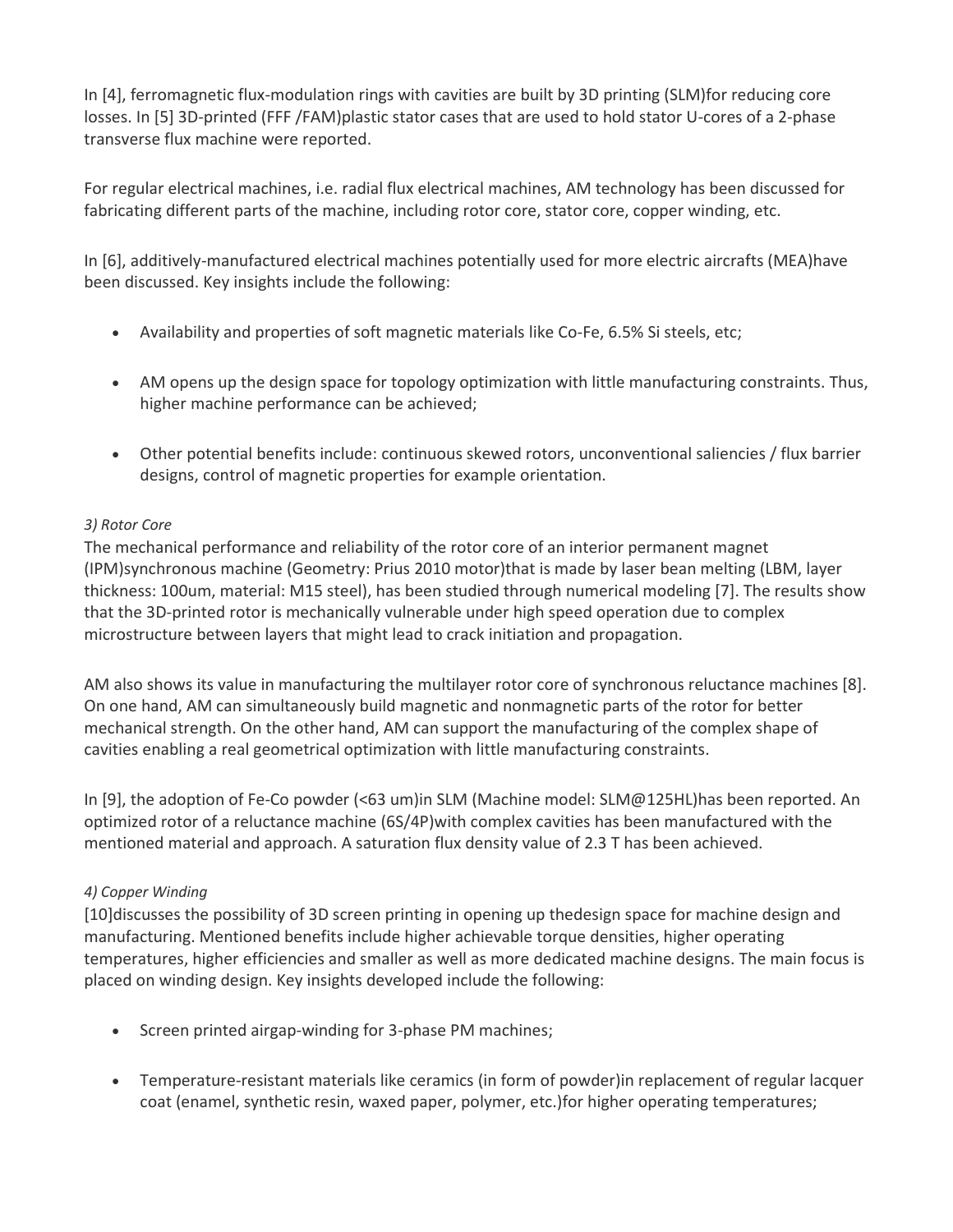• Flexibility in wire cross-sections (hollow, polygon, etc.)that yield to higher slot fill factor as well as better thermal behavior (heat dissipation up to 200 W/mk);

United Technologies Research Center has also pushed the application of AM in design and manufacturing of high-power vehicle traction induction machines [11]. In [12], thermal and stress analyses have been performed to demonstrate the improvement of thermal performance due to AM (8 A/mm<sup>2</sup> with forced air cooling; >20 A/mm2 with liquid cooling). In addition, customized end winding geometry has been investigated to reduce end winding length (50% reduction), volume and mass [13]. Again, AM is the key enabling technology for this improvement.

### C. Summary and Objective

As a summary, key takeaways include the following,

- 1. It can be predicted that AM will become more popular in the construction of electrical machines through the devolvement of manufacturing technologies (rate, cost, quality, materials and manufacturability)as well as design concepts that can benefit from such advanced manufacturing technologies;
- 2. Currently, state-of-the-art technologies regarding AM for electrical machines is separately realized in each individual machine assemblies or parts. Some of the examples shown above are even peripheral for machine design. An electrical machine that is fully/completely manufactured by AM has not been realized yet;
- 3. In terms of application, additively-manufactured electric machines might take place first in the area of aerospace. This is mainly due to (i)Rapid growth of electrified aircraft industry; (ii)Very demanding machine performance required in such application especially specific power; (iii)Relative maturity of AM in several areas of the aerospace industry.

Basically, the design of electrical machines is supposed to consider electromagnetic, thermal, mechanical, electric issues simultaneously. It is the introduction of AM that can gradually open up the design space for such complexities.

The objective of this paper is to investigate the role of AM in the area of electrical machines. The focus of this study is twofold: (i)investigate the know-how of AM approaches that can replace conventional methods; (ii)explore the potential changes and benefits that can be introduced by AM in terms of building electrical machines. Permanent magnet (PM)machines are the main focus of in-depth discussions included in this paper.

This paper is organized as follows: Section II discusses

AM of iron core. Section III investigates the feasibility of AM of copper wires/ coils/ windings as well as their insulations while Section IV discusses how to additively manufacture PMs and get them magnetized. Section V covers the role of AM in the integration of electrical machine and power electronics. Conclusions are included in Section VI.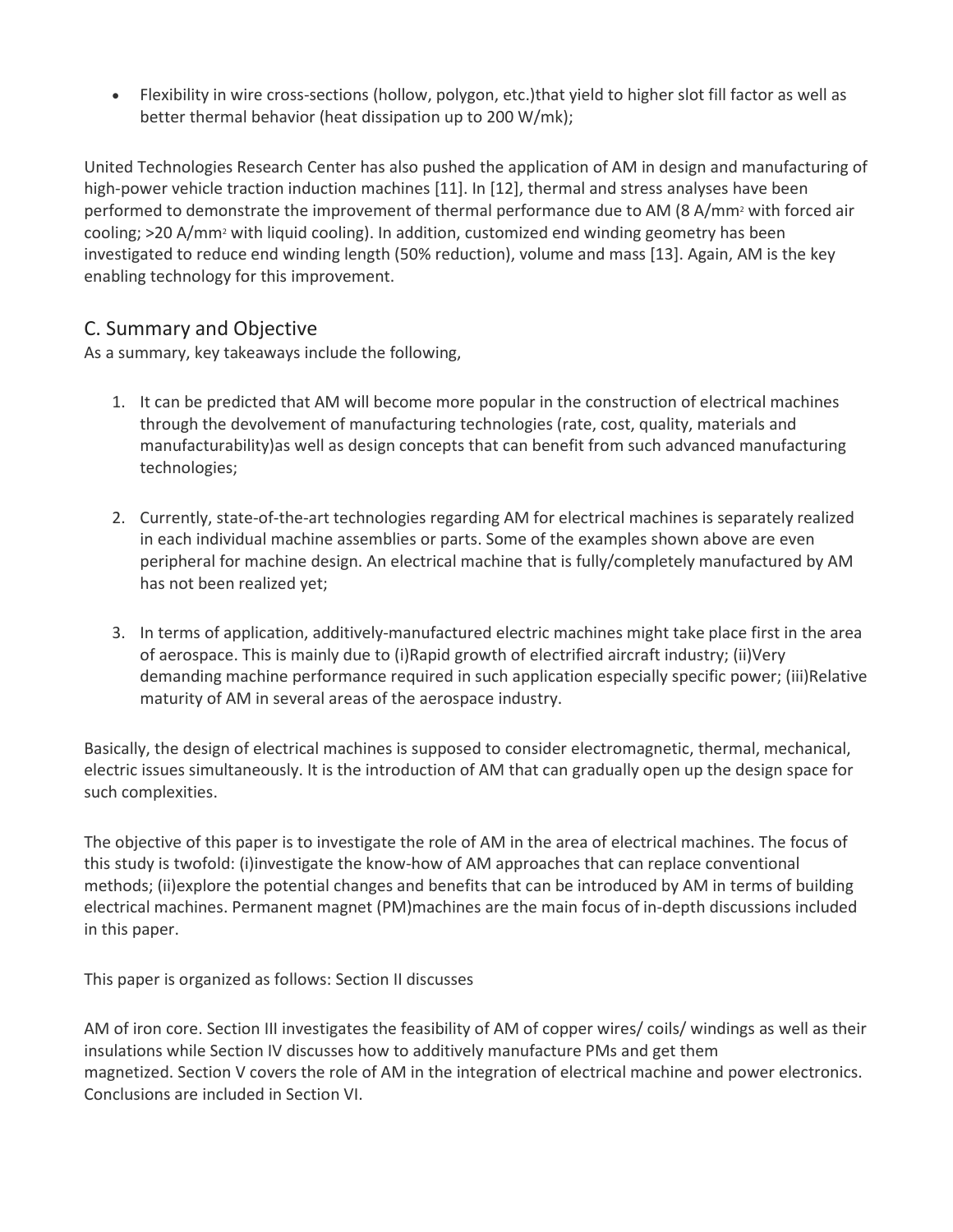# SECTION II. Iron Core

Nowadays, non-grain silicon steel laminations, which are usually punched and stacked together, are widely used for manufacturing iron cores in electrical machines. In contrast, potential advantages of additivelymanufactured iron cores include:

- AM allows a mix of different types of metal powders, which helps in making alloys like Co-Fe in an easy way;
- The iron core can be made of plastic and ferromagnetic materials, so that the cost/weight can be greatly reduced;
- Complex core structure/design can be realized by AM, for example continuous skewing, complex flux path, and complex cooling channels.

### A. Sheet Lamination 3D Printing

Sheet lamination 3D printing, which is eccentrically based on laminated object manufacturing (LOM), can be adopted to build laminated iron core [14], [15]. According to the Helisys Inc., the pioneer of LOM, paper, copper and steel sheet can be used for sheet lamination 3D printing.

Fig. 1 shows some fundamentals of the sheet lamination 3D printing. The major processing procedures are as follows [16]:

- 1. Material that comes in sheet form is positioned in place on the cutting bed;
- 2. Material is bonded by pressure and heat application, over the previous layer, using a thermal adhesive coating, which can provide insulation between layers;
- 3. Required shape for each layer is cut from the sheet, by carbon dioxide laser.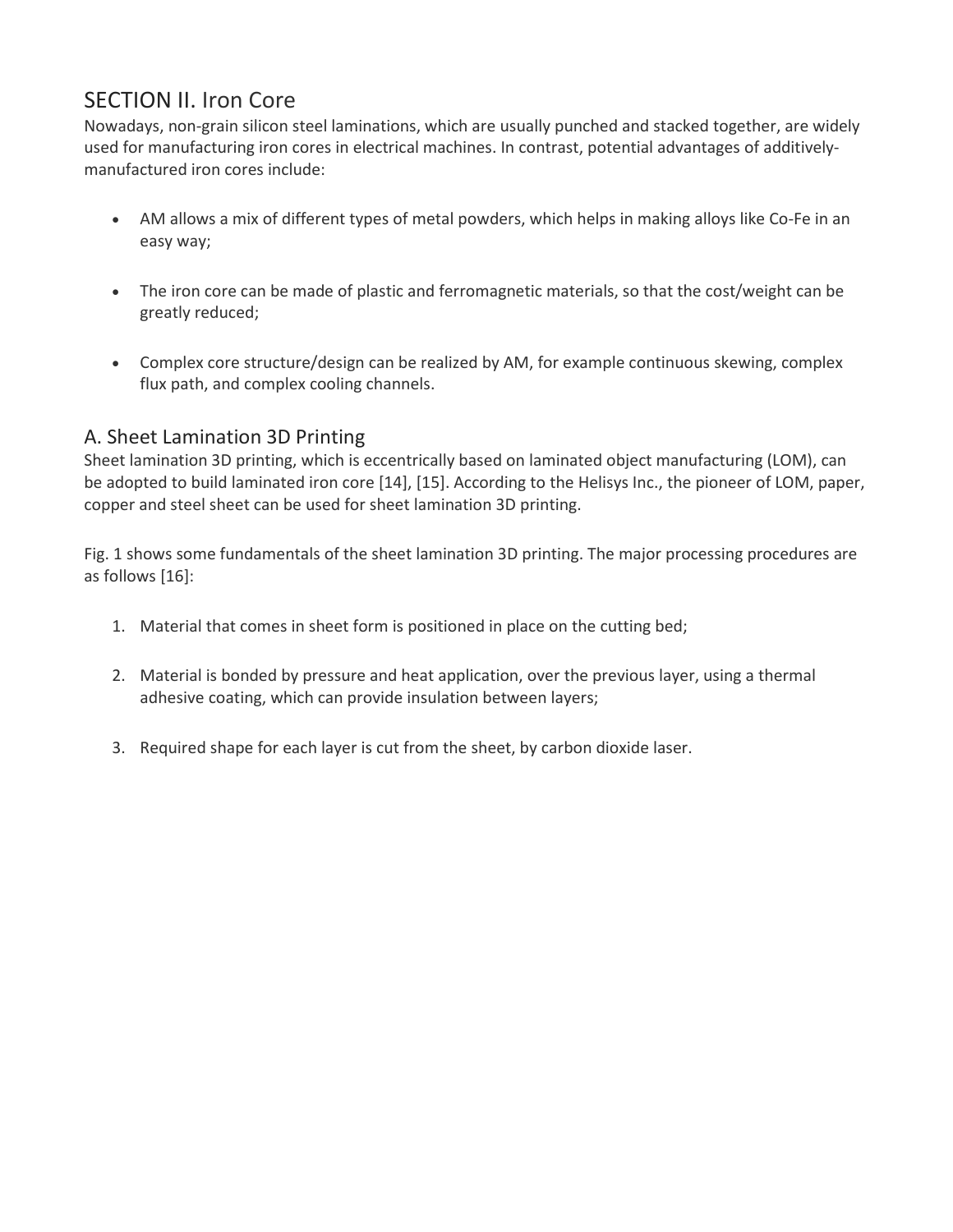



The advantages of LOM include low cost, no post processing and supporting structures required, no deformation or phase change during process and the possibility of building large parts [17].

In terms of building iron cores for electrical machines, concerns about sheet lamination 3D printing include the following:

- In terms of material utilization, sheet lamination 3D printing is equivalent to regular processing of cold-rolled silicon steel sheet;
- Smallest adhesive thickness has not been specified, which is important for iron loss reduction as well as stacking factor control;
- Currently copper and limited types of stainless steel are available, which still limits design options.

### B. Soft Magnetic Composites (SMC)

Soft magnetic composites (small isolated iron particles)and corresponding powder metal processing (compacting, curing, etc)have been proposed for building iron cores of electrical machines that feature complex structure and 3-D magnetic flux paths [18], [19]. Compared to conventional silicon steel sheet and corresponding processes like punching, stacking, riveting, welding, etc., the appealing features of SMCbased iron core include: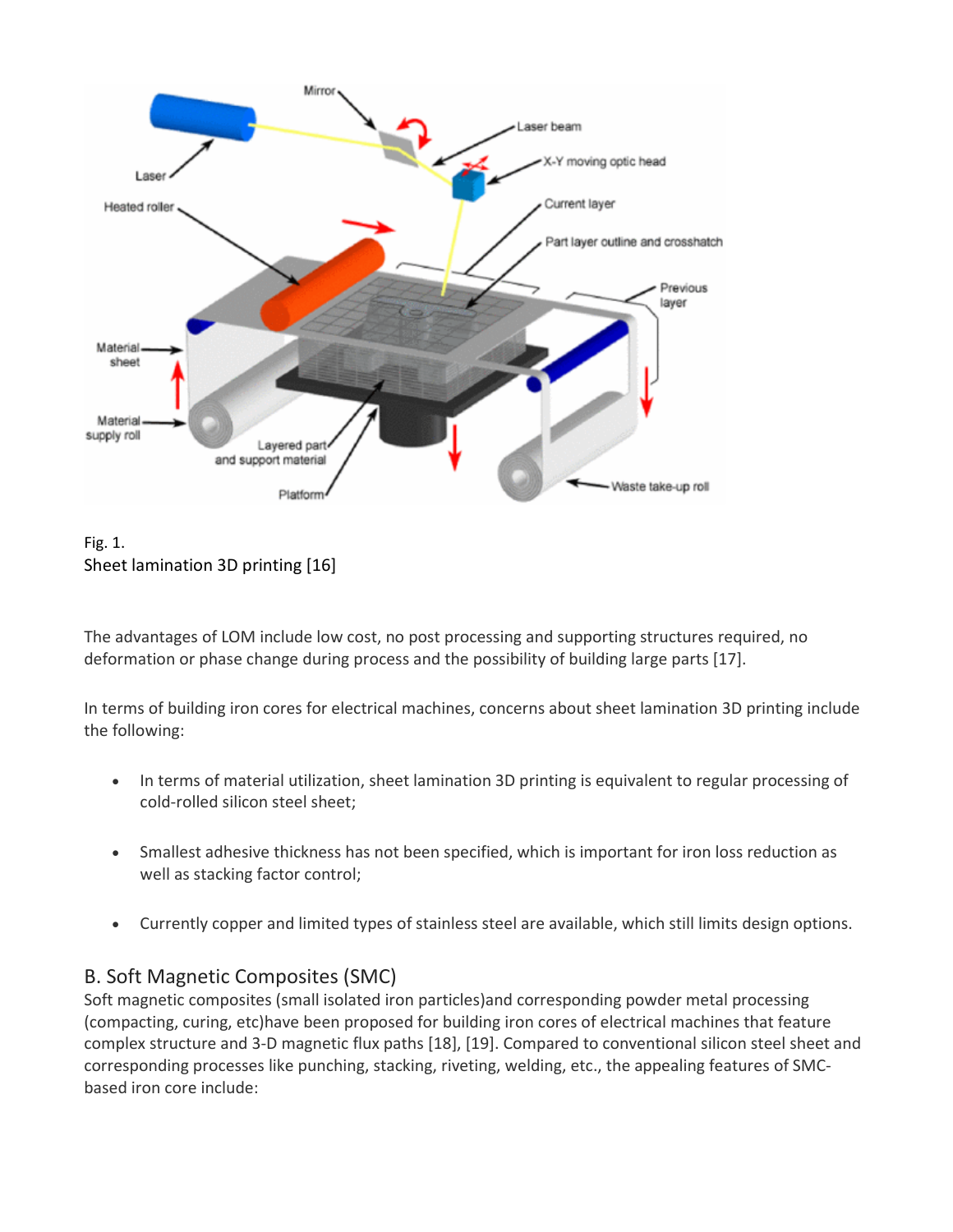- Reduction of eddy losses in 3-D magnetizing directions due to its magnetically-isotropic property as well as coating of iron particles, which is desired for a variety of machine topologies like transverse flux machines, claw pole PM machines, axial-flux machines, etc. [20], [21];
- Low specific core losses at electrical frequency values higher than 500 Hz due to very high specific electric resistivity [22];
- With well-established powder metal processing technics, net-shape low-cost components with complex structure can be built;
- Using material processing like compacting and curing, there is no magnetic/mechanical property deteriorations due to manufacturing process.

Although the mechanical strength and permeability of SMC are lower than laminated silicon steel sheet, with years of efforts in research and development, SMC-based manufacturing and application have grown with leaps.

Hoganas has developed a series of SMC materials for electromagnetic applications. With compacting pressure of 600–800 MPa as well as heat treatment of 650 °C, the tensile strength/yield strength can be 15∼25 MPa [23]. Also, there has been ongoing efforts to improve the magnetic properties of SMC especially saturation magnetization and permeability.

### C. Solid Iron Core

If eddy current losses are low and/or the mechanical integrity of rotor is of significance (especially in some highspeed SPM rotors), a solid iron core can be built layer by layer by means of laser beam melting (LBM), which allows a mix of different types of metal powders, like cobalt-iron (Co-Fe, with high saturation magnetization), nickel-iron (Ni-Fe, with low iron losses), etc [24]. Like any other AM parts, appealing features include light weight, complicated structure, complex flux path can be realized compared to conventional stacked silicon steel lamination.

However, since the cohesive bond between layers is based on re-melting of previous layers, the finished alloy is asymmetric and non-uniform on a microscopic level. This concerns the mechanical strength and reliability of the iron core when shear stress is applied on the iron core. The impact of non-uniformity and heterogeneous nature of additively-manufactured rotor cores have been studied using simplified 3-D finite element analysis [7]. It was shown that as the angular velocity increases, the bonding interfaces begin to suffer damage more easily versus stacked laminated core. This is one of the areas that require further development especially for high-speed rotors.

Table I Comparison of different approaches of manufacturing iron core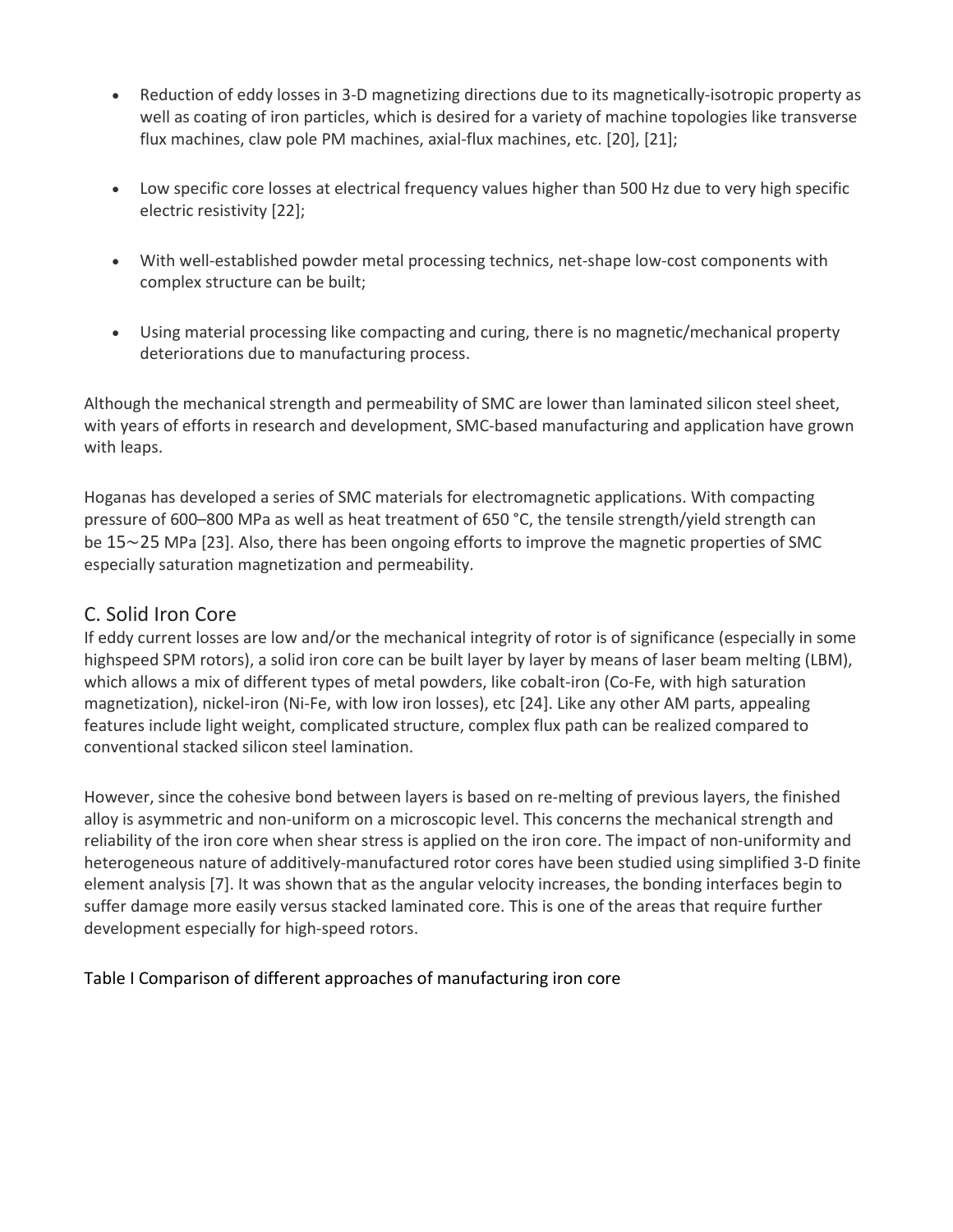|                                  | <b>Tensile Strength</b><br>Density                              |                                                       | Maximum                                | <b>Saturation flux</b> | Core losses       | <b>Suggested Applications</b> |                  |
|----------------------------------|-----------------------------------------------------------------|-------------------------------------------------------|----------------------------------------|------------------------|-------------------|-------------------------------|------------------|
|                                  | [g/cm <sup>3</sup> ]                                            | $[N/mm^2]$                                            | permeability                           | density [T]            | [W/kg]            | Flux path                     | <b>Structure</b> |
| <b>Silicon Steel Sheet</b>       | 7.60                                                            | 532                                                   | 6800                                   | 2.1                    | $0.95$ (50Hz, 1T) | 2D                            | 2D               |
| $(eg. M235-35A)$                 |                                                                 |                                                       |                                        |                        | 69.8 (1kHz, 1T)   |                               |                  |
| <b>LOM-based laminated iron</b>  | Similar mechanical, thermal and electromagnetic properties like |                                                       |                                        |                        |                   |                               | simple 3D        |
| core                             | conventional silicon steel sheet laminations                    |                                                       |                                        |                        |                   |                               |                  |
| SMC (eg. Hoganas 3P              | 7.51                                                            | 120                                                   | 760                                    | 1.9                    | 4.53 (50Hz, 1T)   | 3D                            | 3D               |
| Somaloy700HR)                    |                                                                 |                                                       |                                        |                        | 137 (1kHz, 1T)    |                               |                  |
| <b>SLM-based Solid Iron Core</b> |                                                                 | Highest mechanical strength and thermal conductivity; |                                        | High eddy              |                   | 3D                            |                  |
|                                  |                                                                 |                                                       | Unable to suppress eddy current losses | current losses         | <b>BELLEY</b>     |                               |                  |

|                                          | Density [g/cm3]                                                                                                                   | Tensile<br>Strength | Maximum<br>permeability | Saturation<br>flux | Core<br>losses                                           | Suggested<br>Applications | Suggested<br>Applications |
|------------------------------------------|-----------------------------------------------------------------------------------------------------------------------------------|---------------------|-------------------------|--------------------|----------------------------------------------------------|---------------------------|---------------------------|
| Silicon Steel<br>Sheet (eg.<br>M235-35A) | 7.60                                                                                                                              | [N/mm2]<br>532      | 6800                    | density [T]<br>2.1 | [W/kg]<br>0.95<br>(50Hz,<br>1T)<br>69.8<br>(1kHz,<br>1T) | Flux path<br>2D           | Structure<br>2D           |
| LOM-based<br>laminated iron<br>core      | Similar<br>mechanical,<br>thermal and<br>electromagnetic<br>properties like<br>conventional<br>silicon steel sheet<br>laminations |                     |                         |                    |                                                          | 2D                        | simple 3D                 |
| SMC (eg.<br>Hoganas 3P<br>Somaloy700HR)  | 7.51                                                                                                                              | 120                 | 760                     | 1.9                | 4.53<br>(50Hz,<br>1T) 137<br>(1kHz,<br>1T)               | 3D                        | 3D                        |
| SLM-based Solid<br>Iron Core             | Highest<br>mechanical<br>strength and<br>thermal<br>conductivity;<br>Unable to<br>suppress eddy<br>current losses                 |                     |                         |                    | High<br>eddy<br>current<br>losses                        | $\overline{\phantom{a}}$  | 3D                        |

Other than the mechanical properties, the magnetic and thermal properties of additively-manufactured materials can be changed compared to conventional materials. As of now, the lack of evidence and understanding in this area has been an obstacle towards the wide adoption of LBM -based iron core.

Another important factor is that currently the resolution of LBM is not good enough for building high-precision iron cores. Typically, the layer thickness can be as low as 0.02-0.038 mm while the x/y-plane resolution is 0.3-0.4 mm. In contrast, the resolution of a laser cutter can be 0.025 mm or even lower with a typical surface finish of 0.003∼0.006 mm. This tradeoff will remain until high-precision positioning is developed in LBM machines.

### D. Comparison and Discussion

Table I provides a brief comparison of the four different manufacturing methods discussed in this section in terms of the key mechanical and electromagnetic properties. Specific materials are used for conventional silicon steel sheet as well as SMC while little information can be found for the LOM-based laminated iron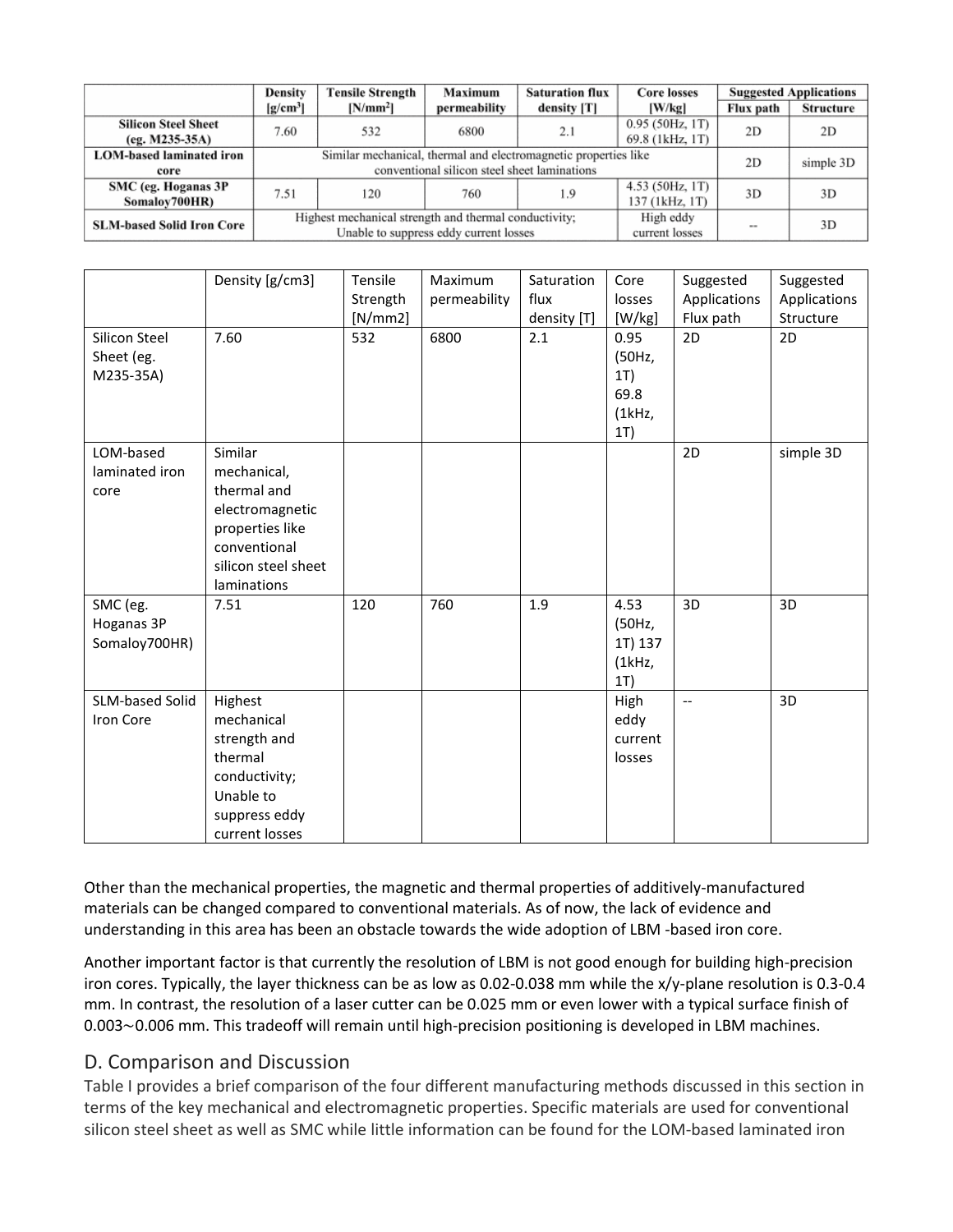core as well as the SLM-based solid iron core, which still need further investigation and development. Key insights are summarized as follows,

- For a 2D flux path design, the conventional silicon steel sheet is preferred for its best electromagnetic properties;
- LOM-based method can be regarded as a combination of the conventional stacked-lamination method and additive manufacturing, which can enable simple 3D structure with 2D flux path;
- SMC-based approach is preferred for both 3D flux path as well as complex 3D structure albeit with a sacrifice in its mechanical strength and electromagnetic performance.
- SLM -based method has the highest mechanical strength as well as thermal conductivity, but is only suitable for limited applications where eddy current loss doesn't have a major impact.
- In terms of utilization of material, SMC-based and SLM-based methods are the better options.

# SECTION III. Winding and Insulation System

There are AM processes, on a research level, that directly integrate copper wire in polymer-based AM processes, for making transformer coils, inductive sensors and so on. However, there is few attempts to use this technology for making coils inside stator slots of an electrical machine.

### A. Fiber Encapsulation Additive Manufacturing (FEAM)

FEAM enables copper wires and dielectric material to be manufactured simultaneously [25]. Fig. 2 shows the concept of FEAM, which includes extrusion of a flowable dielectric material and laying a fiber, so that the fiber can be encapsulated to form a dual-material composite.

The advantages of FEAM include [26]: (i)integration of highly conductive wires inside dielectric 3D structures; (ii)the ability to incorporate wires not only on the surface of parts but also volumetrically within them; (iii)isolation of wire from the environment through full encapsulation; (iv)the potential to perform the entire process in a simple manner using a single, low-cost machine at speeds comparable to standard fused deposition modeling (FDM).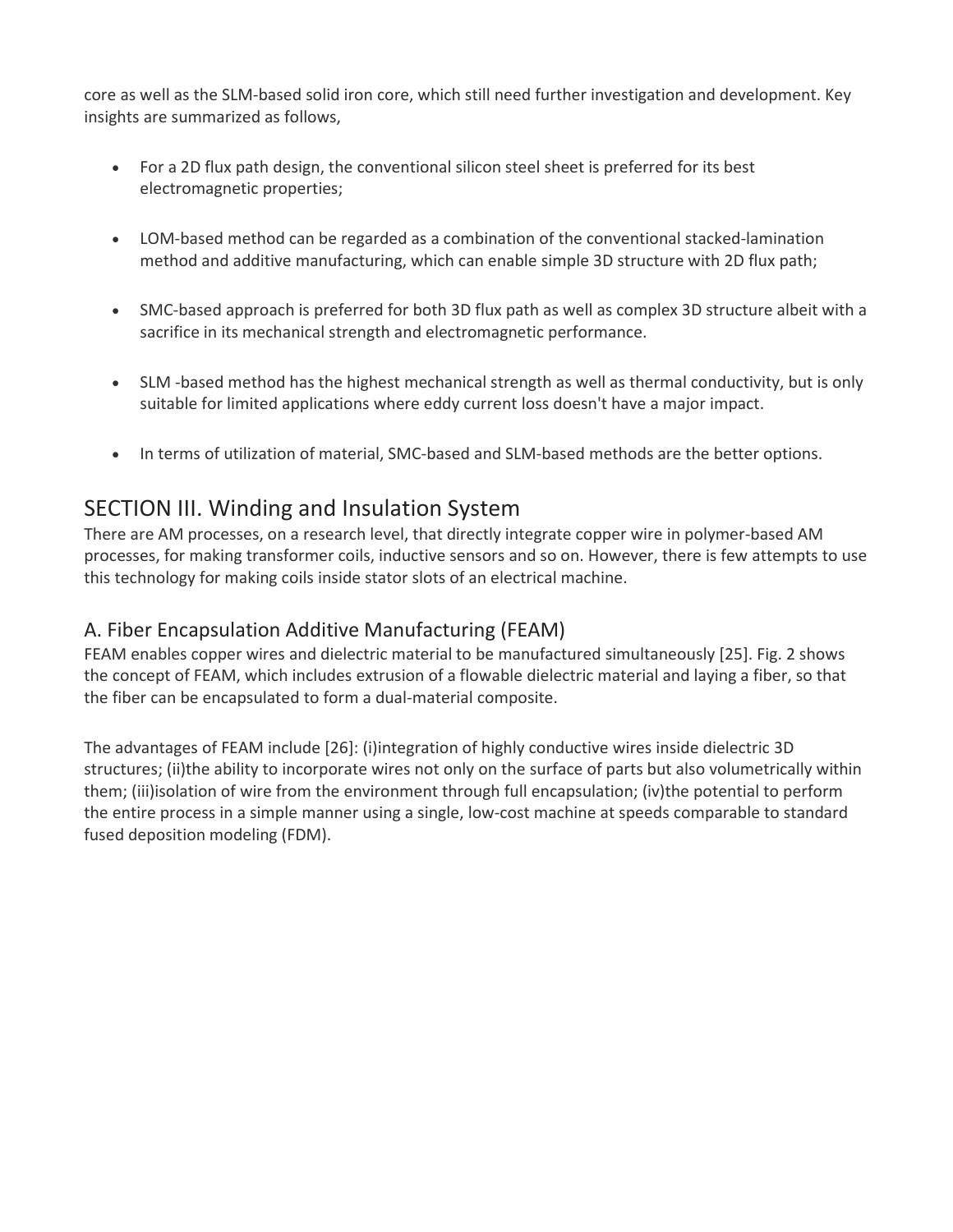

(a) schematic of FEAM printhead (b) thermoplastic and copper wire

M. Saari, B. Cox, E. Richer, P. S. Krueger, A. L. Cohen, "Fiber encapsulation additively manufacturing: an enabling technology for 3D printing of electromechanical devices and robotic components", 3D Printing and Additive Manufacturing, vol. 2, no. 1, pp. 32-39, 2015.

Transformer coils, loudspeaker coils, helical coils have been manufactured by means of FEAM, showing the potential of applying this process to the coil fabrication of electrical machines.

Key challenges of FEAM are summarized as follows,

- The thickness of insulation should be precisely controlled for achieving effective insulation as well as high slot fill factor. There is little evidence shown so far in the research-level results regarding the precision and consistency of processing;
- "Fiber encapsulation" is essentially fused deposition modeling (FDM)while stator iron core is typically additively-manufactured using selective laser sintering (SLS)or other methods, which means that the stator armature core will be implemented using at least two different processes.

### B. Ceramic-Powder-Based Insulation

With high melting point, processing of ceramics is difficult through conventional approaches. In contrast, both porous and dense ceramic shapes can be easily made by additive manufacturing. Specifically, ceramic bodies can be made by the following AM technologies: (i) Powder and slurry-based 3D printing and selective laser sintering; (ii) Stereo lithography; (iii) laminated object manufacturing; (iv) Direct AM means like direct ink write (DIW), robocasting, and FFF/FDM [27].

Fully additively-manufactured transformer and axial flux machine prototypes have been developed by a team at Chemnitz University of Technology where ceramic is used as insulation material [28]. As shown in Fig. 3, both the iron core, copper winding and insulation are made through fuse filament fabrication with multiple nozzles. With outstanding thermal stability of the ceramic, the coil can withstand a high temperature of more than 300°C.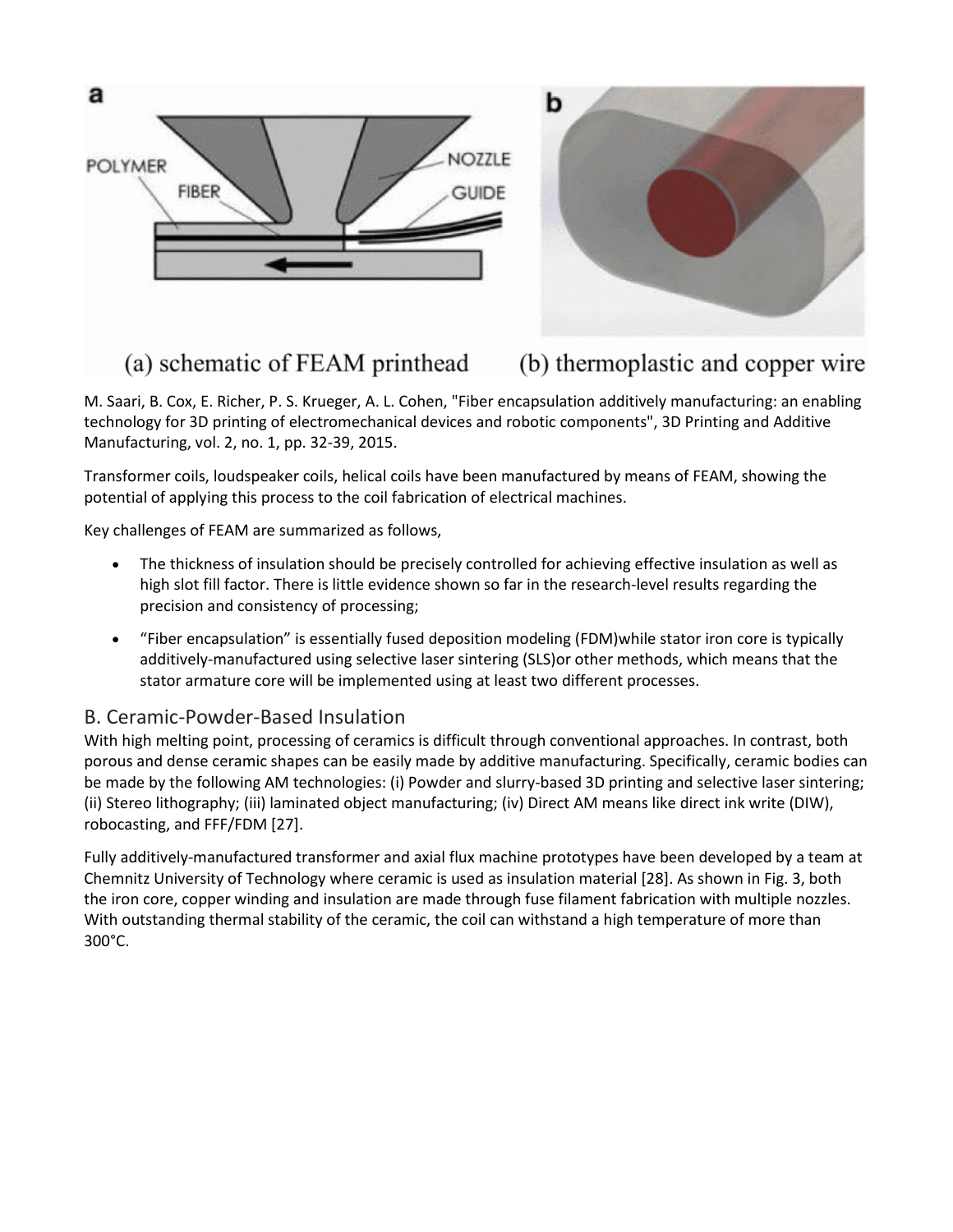

(a) Transformer

(b) Axial flux machine

**Fig. 3.**

Fully additively-manufactured transformer and axial flux machine with ceramic insulation

Challenges involving state-of-the-art additively-manufactured ceramic components are summarized as follows:

- Compared to the widely-used AM metals, AM ceramics is still under-developed with less powder size available as well as lower powder quality. The resolution (surface finish and layer thickness)is still not good enough;
- FDM -based ceramic body typically has residual micro porosity [29]. This is an important issue for design considerations related to thermal conductivity as well as partial discharge.

### C. Printed Circuit Winding

Printed circuit winding is similar to printed circuit board in which the winding wires are printed and encapsulated by non-conductive substrate. This is usually applied in slot-less machines.

A variety of slot-less PM brushless machines have been designed and produced by ThinGap Motor Technologies, in which the wire-wound armatures are replaced by precision-machined copper sheets. An example is shown in Fig. 4(a). The design merits include high thermal conduction and high copper fill factor. EmbedTec also built an axial-flux PM alternator with printed circuit winding (see Fig. 4(b)).

In [32], planer coils are adopted for an axial-flux permanent magnet machine used for micro electromechanical systems (MEMS). The planar coils are fabricated by multilayer UV lithography and copper electroplating.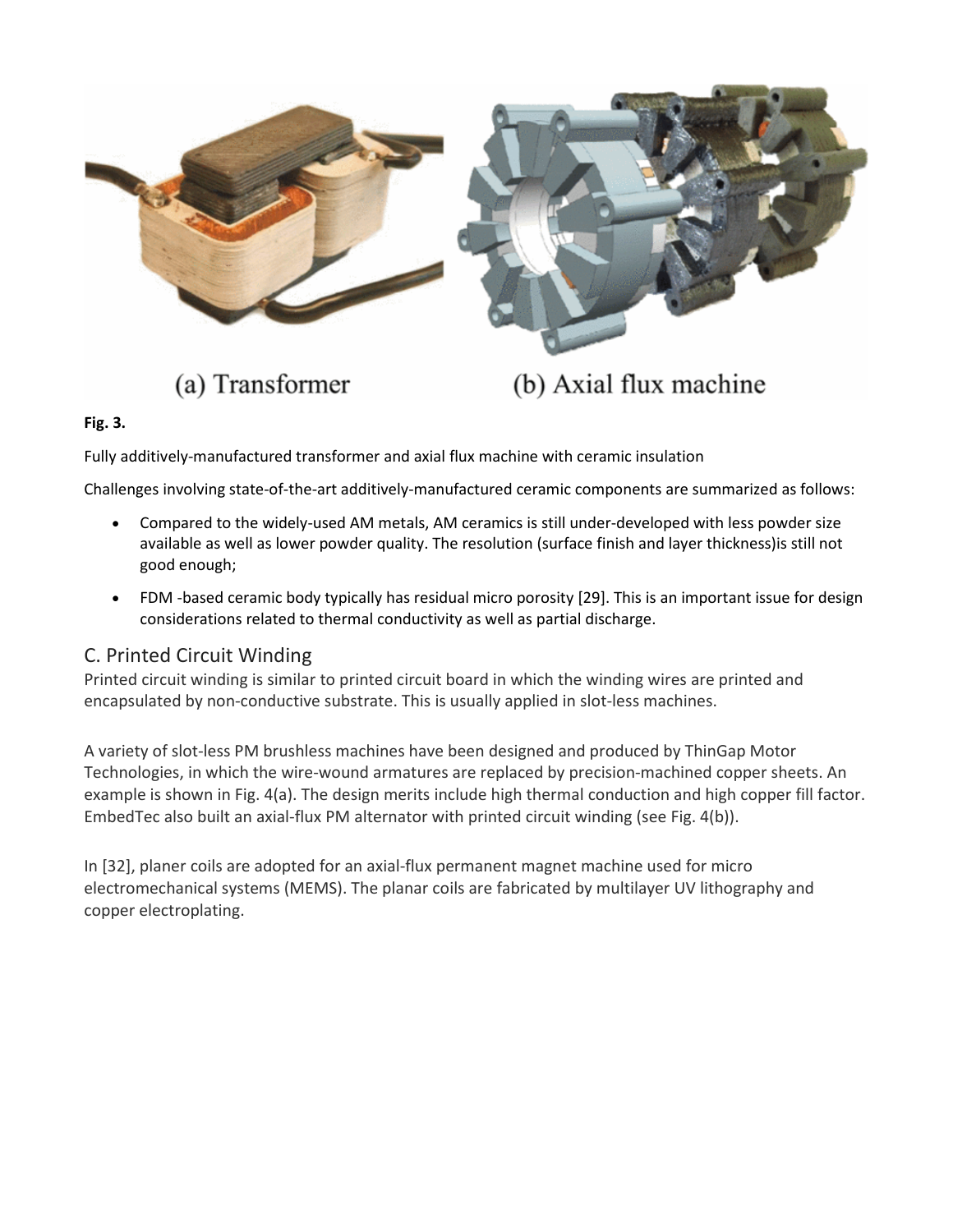

# (a) ThinGap ironless motor [30]

# (b) EmbedTec AFPMA [31]

(b) Stator assembly

### **Fig. 4.**

Examples of printed stators.

Generally, the printed circuit winding allows pre-design wire route and low-cost manufacturing. However, the printed circuit winding is only feasible for machines with low current ratings.

## D. Customized Form Winding or Hollow Conductors

### 1) Customized Form Winding

AM opens up the design space for various customized form winding designs [33]. Without AM, special tooling is required for each individual design.

In [34], the cross section of stator winding is customized according to the distribution of slot leakage flux path shown in FEA, as shown in Fig. 5. Therefore, the well-known issue of high winding AC losses near the slot opening can be addressed. Previously, this issue is usually tackled by having enough void space between copper bar and slot opening, which sacrifice the slot fill factor.



(a) Shaped profied coil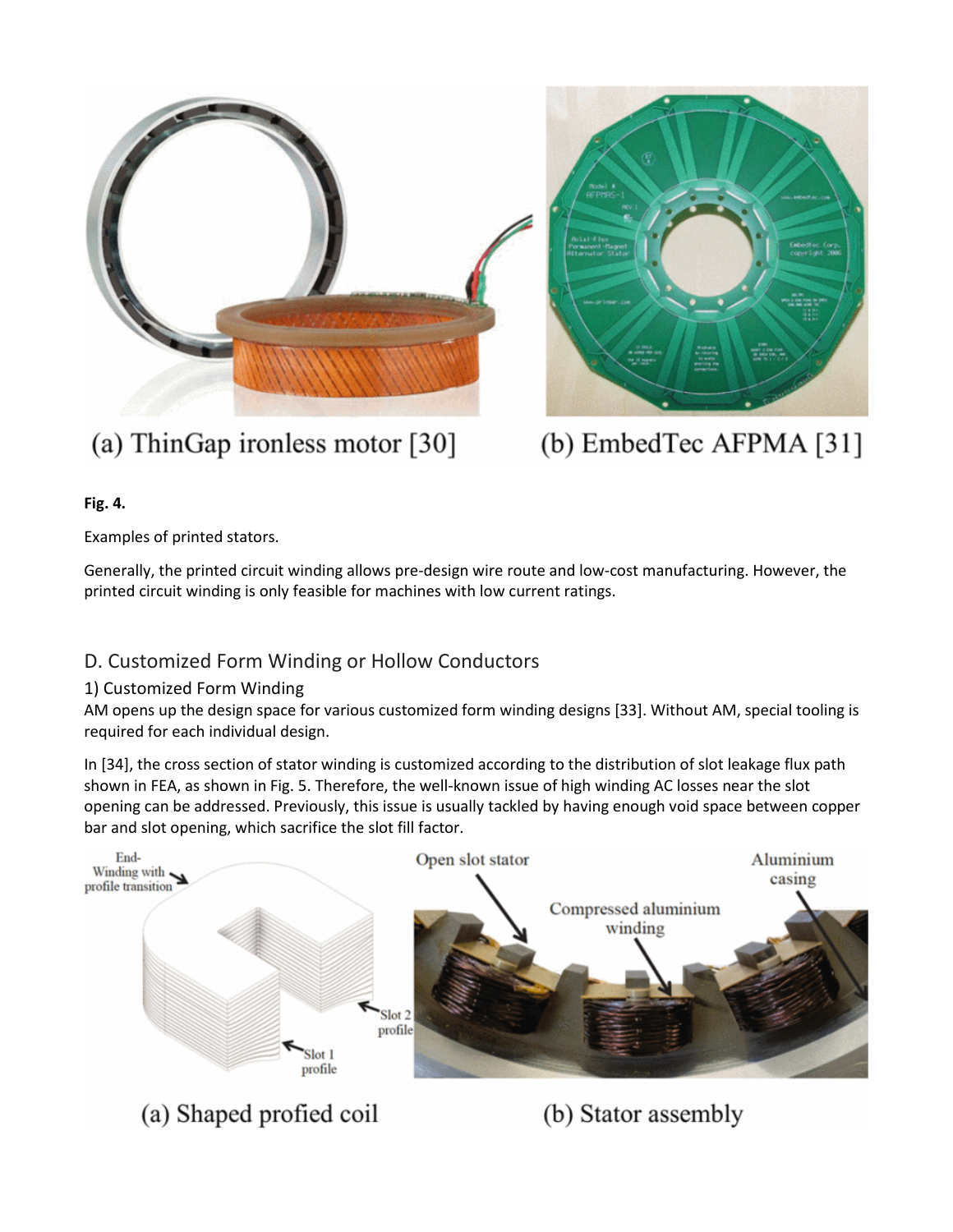### **Fig. 5.** Additively-manufactured shaped profile winding

### 2) Hollow Conductors

For high-voltage or high-altitude applications like hybrid propulsion powertrain for aerospace, the insulation thickness could be fairly thick, which is regarded as a major challenge for heat dissipation. Hollow conductors integrated with heat pipe or cooling channel are promising solutions for such applications.

However, the fabrication of customized hollow conductors through conventional approaches can be challenging until AM has been introduced into this space [35], [36]. Even with AM, pure copper with high thermal conductivity can reflect the heat applied by a laser beam (I am not sure I understand this sentence). Trumpf recently demonstrated 3D printed hollow copper components that can be potentially used to build hollow conductors as well as heat exchangers. This is achieved by using laser light in the green wavelength spectrum as the beam source [37]. Some samples of the 3D printed hollow copper components are shown in Fig. 6.

Different types of heat pipes, heat sink and heat exchanger are printed through SLM using copper powder [38], [39]. A tremendous evolution can be expected in terms of design optimization, complexity as well as functionality. In addition, the heat pipes can be potentially integrated with winding or rotor core to effectively improve the cooling capability of electrical machines.



### **Fig. 6.** 3D printed copper components by TRUMPF

# SECTION IV. Magnets and Magnetization

NdFeB, Alnico, SmCo permanent magnets (PMs)are the key materials used in high-specific-power PM synchronous machines for many applications. Conventional processing methods for the mentioned PMs typically include sintering, bonding, solidified casting, heat treatment, post processing, etc., lowering the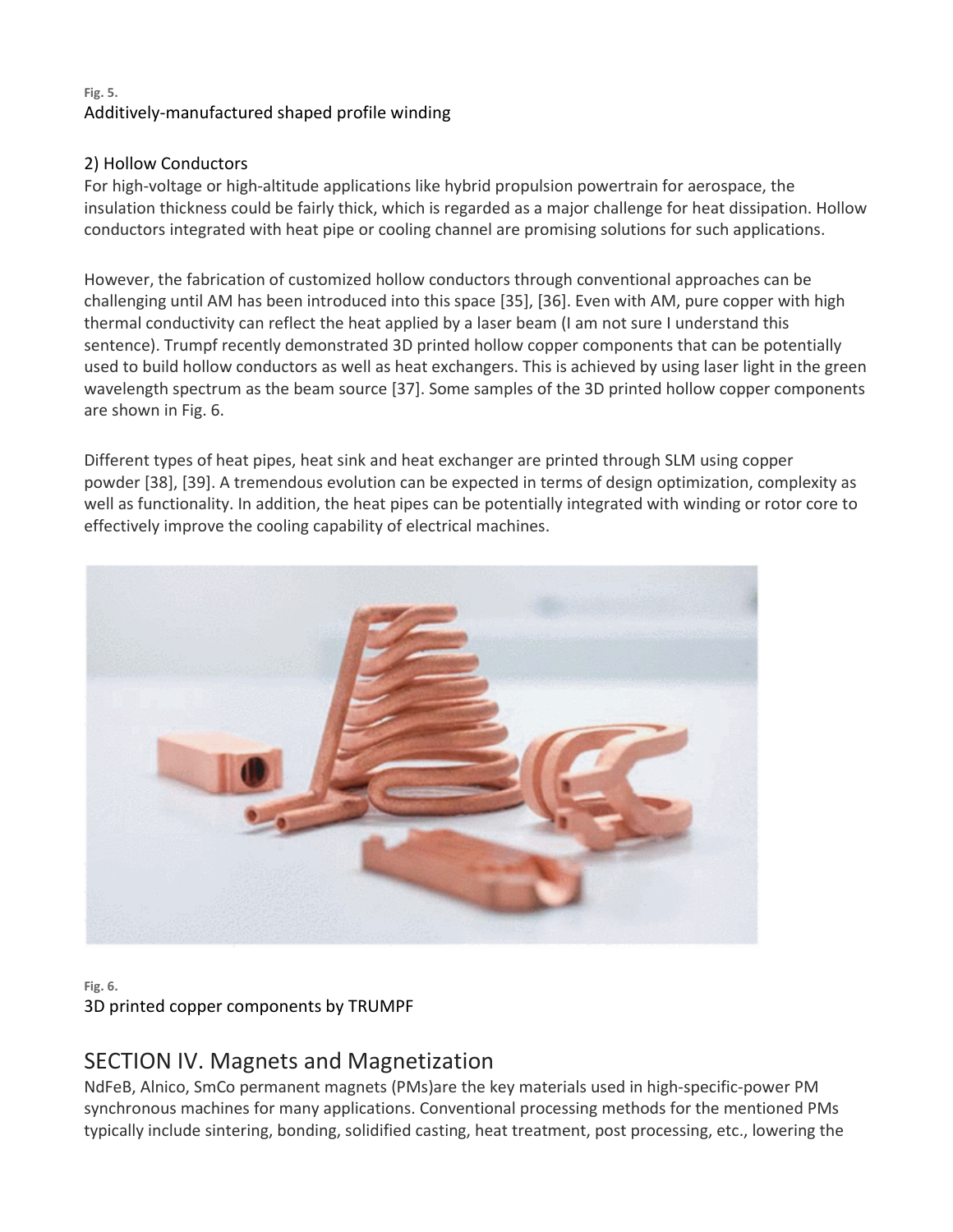utilization ratio of material as well as the performance of final shape. In contrast, additively-manufactured PMs can significantly reduce amounts of machining, enable complex geometries, and minimize material waste. Moreover, AM can control the grain texture to create isotropic or anisotropic properties [40], [41]. Thus, better magnetic performances (high remanence, coercivity, temperature stability, etc)can be achieved without heavy reliance on rare-earth materials like Dy, Tb, Pr, etc.

### A. Selective-Laser-Melting-Based Magnets

### 1) SLM-Based NdFeB

Dense net shape NdFeB Magnets can be additively-manufactured by SLM according to recent research conducted by ABB Corporate Research Center at Baden-Daettwil, Switzerland [42]. A commercial powder with spherical morphology - MQP-S - has been used to avoid severe crack and pore formation. Key takeaways are summarized as follows [43]:

Compared to conventional sintered magnets, the printed  $N d_2Fe_{14}B$  phase has a lower grain size of 1 $\mu$ m, leading to good magnetic properties.

It's also found that laser parameters like laser velocity and laser thickness can have a major impact on the highest energy product achievable during printing procedure. Fig. 7 shows a comparison of three manufacturing methods, i. e. 3D printing (SLM), injection molded magnet (bonded)and spark plasma sintered (SPS). It is claimed that SLM-based NdFeB has the highest energy product peaking at 45 kJ/m3@20□(Hc=695kA/m, Br=0.59 T).

Other benefits and issues of SLM-based NdFeB are summarized as follows,

- Complex magnet shape can be obtained which makes rotor geometrical optimization more flexible and opens design space for interior PM machines;
- Additively manufactured integrated magnets and cooling channels can potentially reduce the dependency on the expensive rear-earth material (Dy)for thermal stability.

Nowadays, NdFeB powder is available in a size of 35 ~100 µm. It can be expected that smaller powder size will be available in the near future. NASA Glenn Research Center reported the Nano-composite (<10 nm)magnets, which is promising for further improving the magnetic performances of NdFeB magnets [44]. Bulk magnets can be printed as soon as those materials are available in powder form.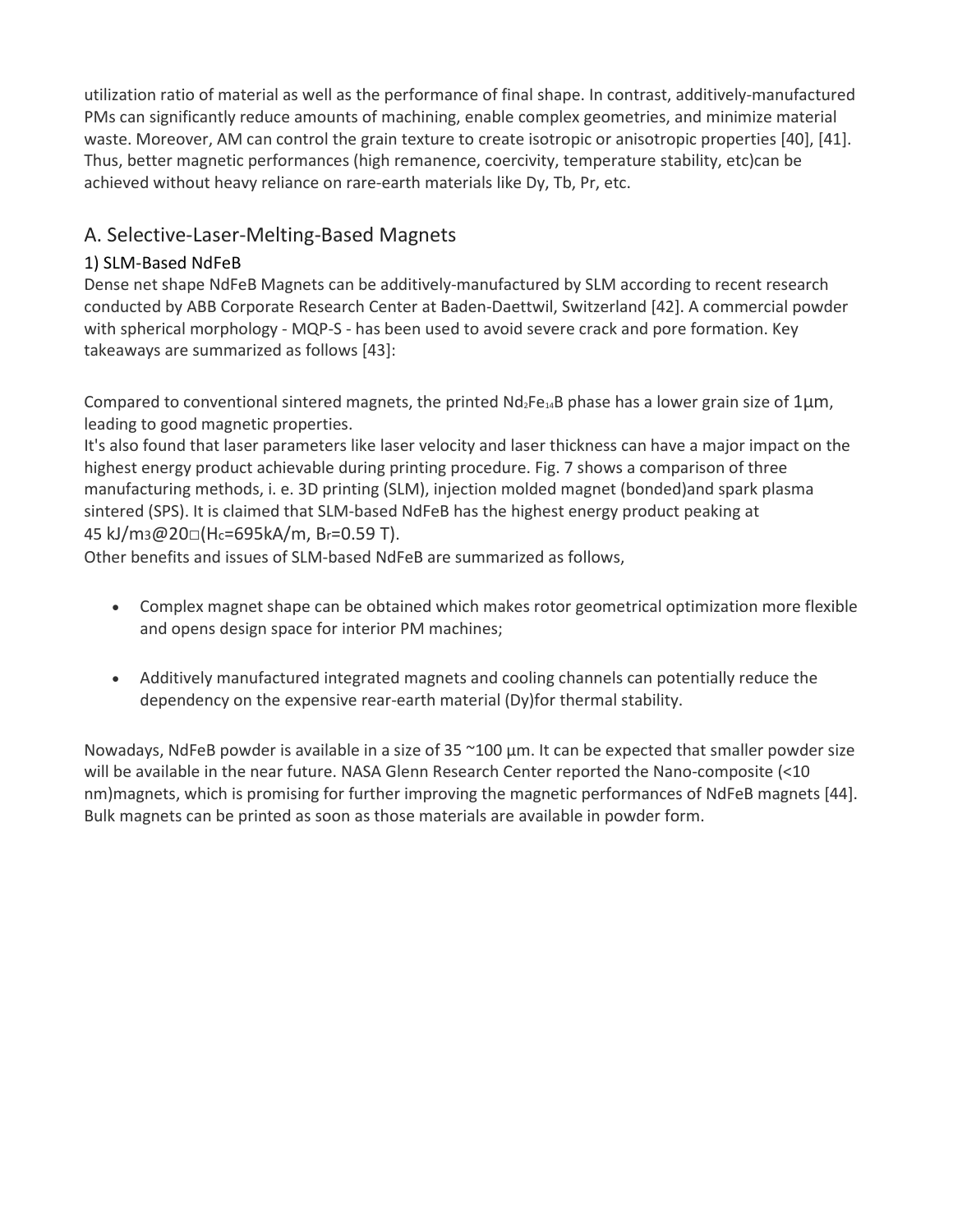



Comparison of magnetic characteristics

### 2) SLM-Based Alnico

In [45], additively-manufactured net-shape Alnico magnets using high-pressure gas atomized powders and a laser engineered net shaping system (LENS)have been demonstrated.

The hysteresis loop of the additively-manufactured Alnico magnet is squared, such that higher remanence and coercivity can be achieved. Compared with sintered and cast Alnico magnets, the LENS-built Alnico magnets have comparable or even higher coercivities (up to 2.03 kOe), remanences (up to 9 kG)and energy products (up to 6.0 MGOe).

### B. Fuse-Filament-Fabrication-Based Magnets

Composite pellets consist of isotropic NdFeB powder and polyamide like Nylon and Epoxy, can be mixed, melt and supplied by the nozzle in fuse filament fabrication to build desired net shape NdFeB [46]. Fig. 8 shows an example of what the composite pellets are made of.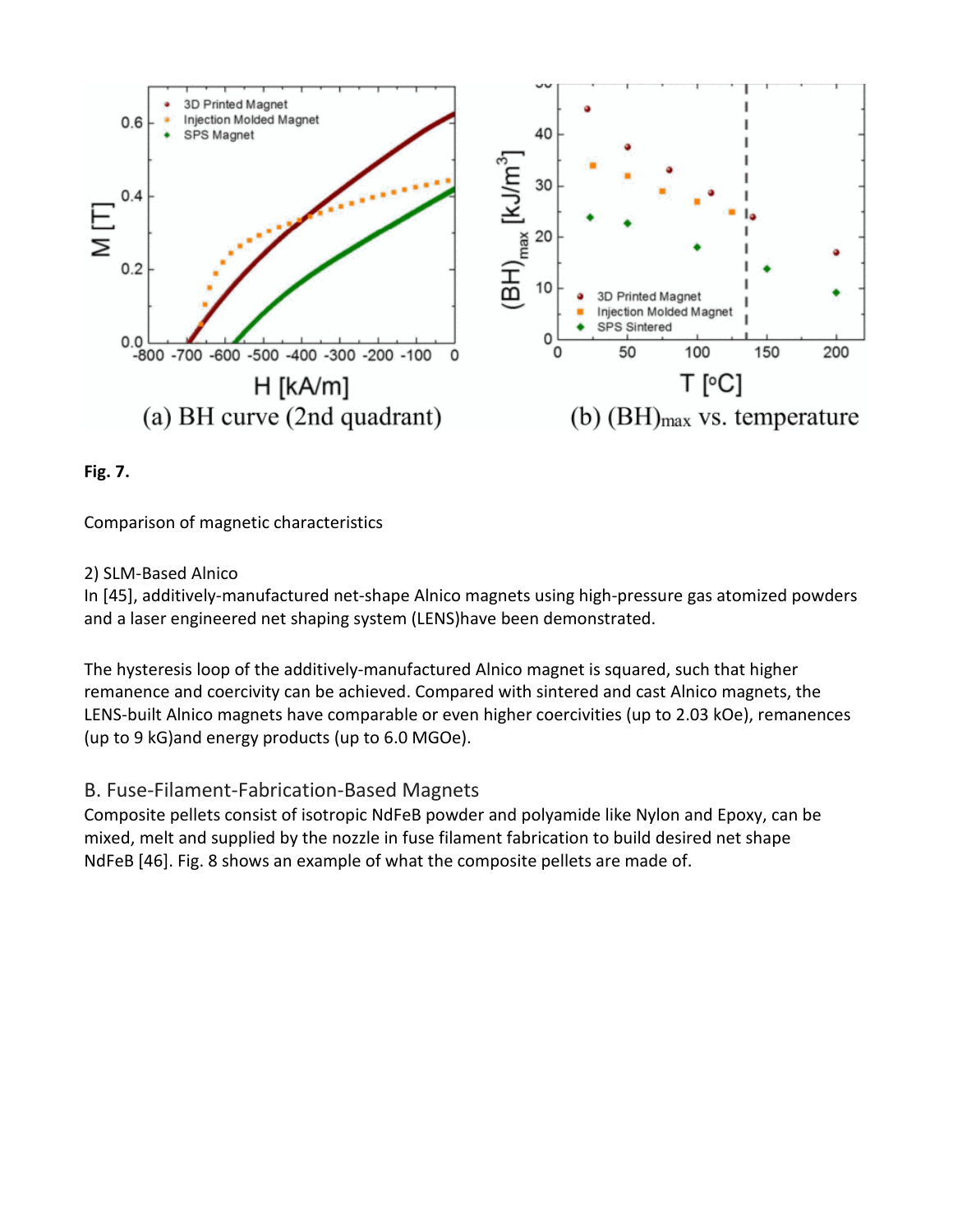



Fabrication of net shape bonded ndfeb magnets using a mix of MQP isotropic powder (65%)and nylon-12 (35%)

The material testing results show that the magnetic and mechanical properties of the additivelymanufactured bonded NdFeB magnet are comparable to injection molded magnets using the same material. However, debonding of magnetic particles from the polymer binder can happen resulting in fractured surfaces

### C. Cold Spray Additive Manufacturing

The so-called "cold spray additive manufacturing" can be used to produce high-density metallic coatings without issues associated with thermal spray [49]. The national Research Council of Canada (NRC)is using this technology for fabricating magnets [50]:

- Cold spray is beneficial in applications that use heat-sensitive material (in this case, the properties of additively-manufactured magnets could be similar to injection molded or sintered magnets);
- Cold spray produces deposits that are oxide-free or with hard-to-reach areas.
- The spot size of resolution has not been given. However, according to the state-of-the-art cold spray technology, the smallest spot size is about 4.0 mm (Year: 2014), which is much bigger than that made by SLM.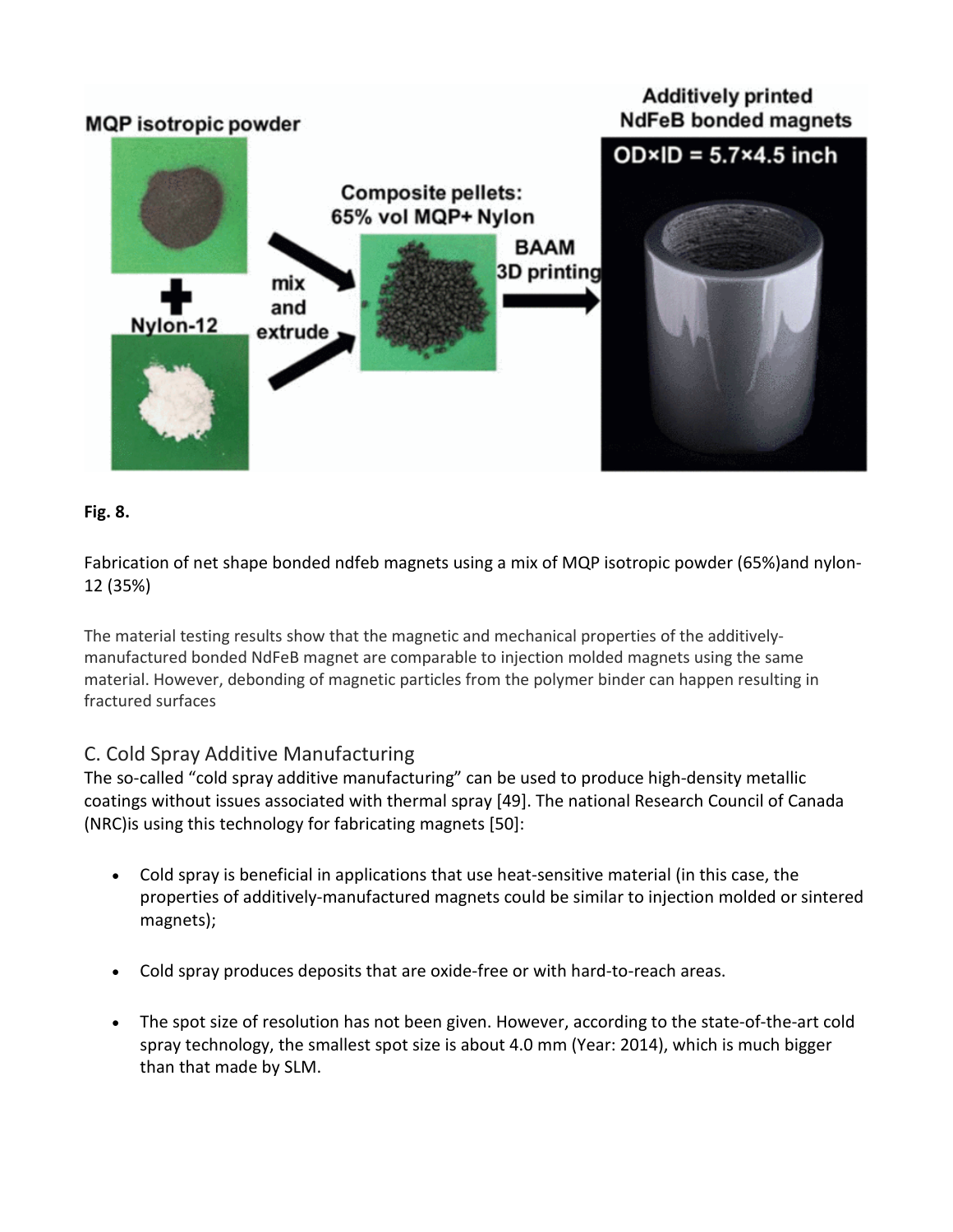### D. Discussion

It should be noted that although the potential properties of AM magnets shown in the case studies mentioned above are of great interest, a solid conclusion regarding the performance merits has not been reached yet accounting for the fact that there is no comprehensive comparison between AM magnets and conventional magnets.

For any of those efforts mentioned above, the net-shape magnets need to be magnetized by external pulsed field. If magnet is made with other parts in one-time (rotor is shaped with one process), post assembly magnetization is required as well [51], [52], which has not been discussed in the existing literature.

# SECTION V. Integration Between Electrical Machines and Power Electronics

In addition to machine design, at the system level, AM can open the door for more tight integration between electrical machines and power electronics, which is also known as integrated machines and drives (IMD)or integrated modular machines and drives (IMMD)[53].

For IMD/IMMD, the key to boost specific power is to have the thermal management system shared by electrical machines and power electronics. Usually, this makes thermal design fairly complicated [54].

Some of the underlying advantages brought by AM in the context of the IMD concept include the following,

### *1)*

# SECTION 1) Ideal Contact Between Components

AM can support heat exchangers with complicated shapes and cooling pipes that can better fit between machine end windings and power electronics. Additively-manufactured copper windings can also offer form end shapes that can be encapsulated by heat exchangers with improved heat conduction condition.

### *2)*

## SECTION 2) Innovative Direct Cooling

For aerospace applications, in order to avoid partial discharge at low air pressure, winding insulation is usually much thicker than conventional designs at the sea level. Conventional cooling designs like a cooling jacket outside the stator or spraying oil to end windings become less effective. In this case, additivelymanufactured cooling channels inside slots can be very promising. The cooling channels can be built using non-conducting materials like fiber-reinforced polymer materials.

# SECTION 3) Simplified Manufacturing

AM can significantly simplify the way of fabricating the cooling channels, heat exchangers as well as cooling jacket with low tooling cost and less liquid leaks.

# SECTION VI. Conclusions

The state-of-the-art AM technologies that are used or can be used for building the three key components of a permanent magnet machine, i. e. iron core, winding and insulation, permanent magnet, have been discussed in this paper. As of now, most of the machine components are built separately while very few studies demonstrate a fully additively-manufactured machines.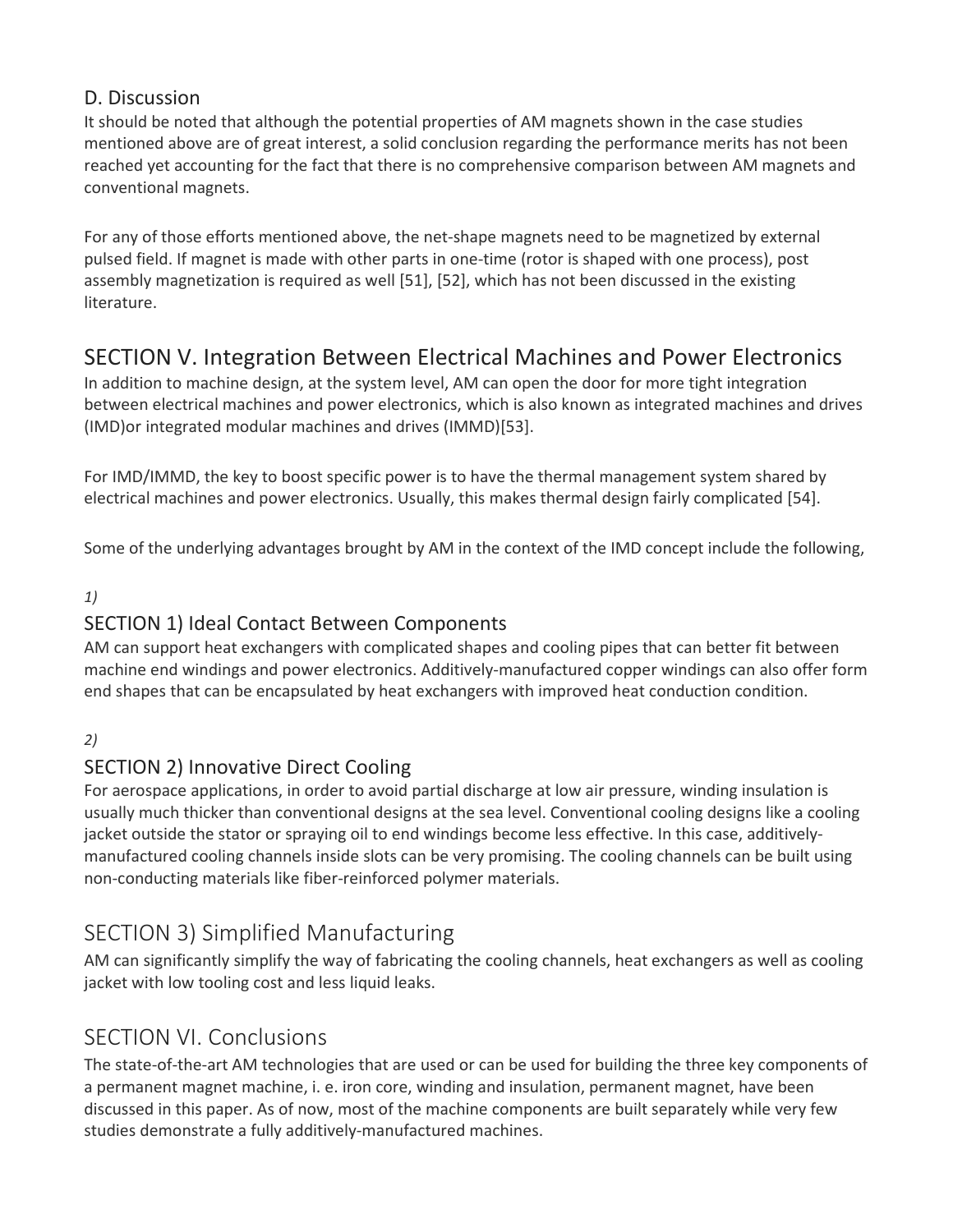Multiple AM technologies can be used for building iron core, winding and insulation, as well as permanent magnet. The advantage of additively-manufactured PM machines is not only enabling complex geometry and high utilization of materials but changing the micro structure and material properties as well.

The trend for future AM technologies is to develop multi-material systems. This further opens opportunities for additively-manufactured electrical machines:

- A fusion of different metals: Soft magnetic material like Co-Fe, Ni-Fe; Nano-composite magnets;
- Metal with ceramic interfaces or metal with plastic: Conductors and insulation systems.

The more the multi-material AM system is developed, the more the possibility of moving towards fully additively-manufactured permanent magnet machines is significantly increased.

Other than the three key components of a PM machines, the possibility of building integrated cooling channel, heat pipe and heat sink has also been discussed. The fully AM PM machines will surpass conventional PM machines in terms of their mechanical, thermal and electromagnetic performances, which can eventually be available for extreme-environment applications that would be very challenging for conventional PM machines.

### References

- **1.** B. P. Conner, G. P. Manogharan, A. N. Martof, L. M. Rodomsky, C. M. Rodomsky, D. C. Jordan, J. W. Limperos, "Making sense of 3-D printing: creating a map of additive manufacturing products and services", *Additive Manufacturing*, vol. 1, no. 4, pp. 64-76, Sept. 2014.
- **2.** H Smith, "GE aviation to grow better fuel nozzles using 3D printing", *3D Printing News and Trends*.
- **3.** B. Ge, A. N. Ghule, D. C. Ludois, "Three-dimensional printed fluid-filled electrostatic rotating machine designed with conformal mapping methods", *IEEE Trans. Ind. Appl.*, vol. 53, no. 5, pp. 4348- 4359, Sept./Oct. 2017.
- **4.** C. U. Ubadigha, M. Tsai, P. Huang, "Modulating ring influence in dual air-gap magnetic gear electric machine and its improved structure using 3D printing: with FEA and experimental validations", *Proc. IEEE Intl' Magn. Conf. (INTERMAG)*, pp. 1-1, Apr. 2017.
- **5.** S. Hieke, M. Stamann, D. Lagunov, R. Leidhold, A. Masliennikov, A. Duniev, A. Yehorov, "Two-phase transverse flux machine with disc rotor for high torque low speed application", *Proc. European Conf. Power Electron. & Appl. (EPE ECCE Europe)*, pp. 1-8, 2017.
- **6.** M. Garibaldi, C. Gerada, I. Ashcroft, R. Hague, H. Morvan, "The impact of additive manufacturing on the development of electrical machines for MEA applications: a feasibility study", *MEA 2015 More Electric Aircraft*, Feb. 2015.
- **7.** J. Waterman, A. Clucas, T. B. Costa, Y. Zhang, J. Zhang, "Numerical modeling of 3D printed electric machines", *IEEE Intl' Electric Machines & Drives Conf. (IEMDC)*, pp. 1286-1291, May 2015.
- **8.** A. Jassal, M. Osama, F. Papini, *Rotor for a reluctance machine*, Jun. 2017.
- **9.** *Manufacturing of topology optimized soft magnetic core through 3D printing*, [online] Available: http://www.vttresearch.com/Documents/Factory%20of%20the%20future/3D%20printing/2NA FEMS\_2016\_Finland\_Fe-Co\_rotors\_Pippuri.pdf.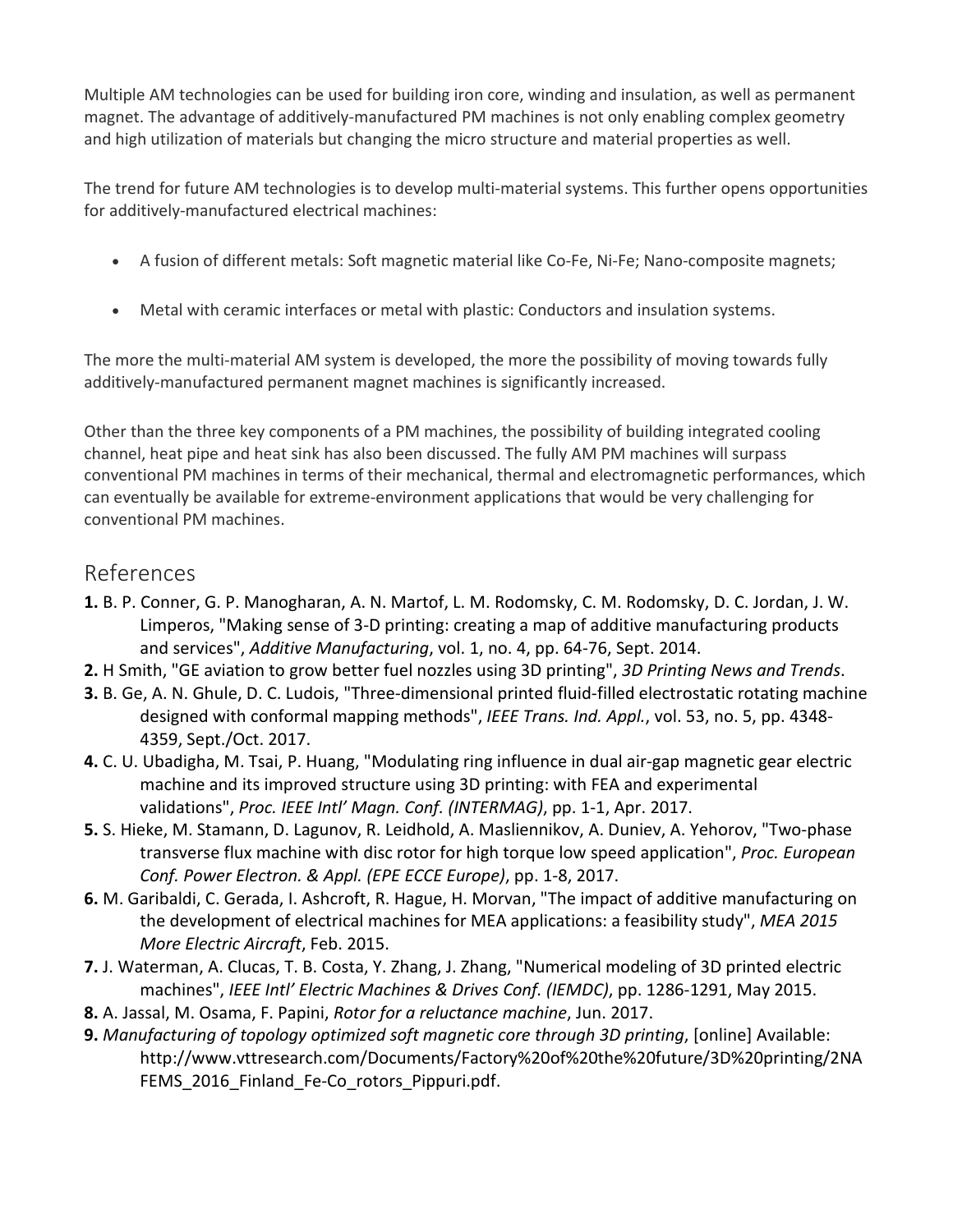- **10.** P. Bräuer, M. Lindner, T. Studnitzky, B. Kieback, J. Rudolph, R. Werner, G. Krause, "3D screen printing technology-opportunities to use revolutionary materials and machine designs", *Proc. Intl' Electric Drives Production Conf. (EDPC)*, pp. 1-5, 2012.
- **11.** B. Wawrzyniak, J. Tangudu, "Design analysis of high power density additively manufactured induction motor", *SAE Technical Paper 2016-01-2063*, 2016.
- **12.** R. Ranjan, J. Tangudu, "Thermal design of high power-density additively-manufactured induction motors", *IEEE Energy Convers. Congr. & Expo (ECCE)*, pp. 325-1331, Sept. 2014.
- **13.** V. Jagdale, J. Tangudu, "Topology optimized end winding for additively manufactured induction motor with distributed winding", *SAE Technical Paper*, 2016.
- **14.** M. Feygin, A. Shkolnik, M. N. Diamond, E. Dvorskiy, *Laminated object manufacturing system*, Mar. 1998.
- **15.** M. Feygin, S. S. Park, *Laminated object manufacturing apparatus and method*, Mar. 1999.
- **16.** B. Mueller, D. Kochan, "Laminated object manufacturing for rapid tooling and patternmaking in foundry industry", *Computers in Industry*, vol. 39, no. 1, pp. 47-53, Jun. 1999.
- **17.** K. V. Wong, A. Hernandez, "A review of additive manufacturing", *ISRN Mechanical Engineering*, vol. 2012, 2012.
- **18.** A. Schoppa, P. Delarbre, "Soft magnetic powder composites and potential applications in modern electric machines and devices", *IEEE Trans. Magn.*, vol. 50, no. 4, Apr. 2014.
- **19.** G. Cvetkovski, L. Petkovska, "Performance improvement of PM synchronous motor by using soft magnetic composite material", *IEEE Trans. Magn.*, vol. 44, no. 11, pp. 3812-3815, Nov. 2008.
- **20.** Y. Guo, J. Zhu, P. Watterson, W. Wu, "Comparative study of 3-D flux electrical machines with soft magnetic composite cores", *IEEE Trans. Ind. Appl.*, vol. 39, no. 6, pp. 1696-1703, Nov./Dec. 2003.
- **21.** Y. Guo, J. Zhu, J. Zhong, W. Wu, "Core losses in claw pole permanent magnet machines with soft magnetic composite stators", *IEEE Trans. Magn.*, vol. 39, no. 5, pp. 3199-3201, Sep. 2003.
- **22.** Y. Guo, J. Zhu, H. Lu, Z. Lin, Y. Li, "Core loss calculation for soft magnetic composite electrical machines", *IEEE Trans. Magn.*, vol. 48, no. 11, pp. 3112-3115, Nov. 2012.
- **23.** "Soft Magnetic Composites", *Höganäs*, [online] Available: https://www.hoganas.comen/powdertechnologies/soft-magnetic-composites/.
- **24.** A. Krings, A. Boglietti, A. Cavagnino, S. Sprague, "Soft magnetic material status and trends in electric machines", *IEEE Trans. Ind. Electron.*, vol. 64, no. 3, pp. 2405-2412, Mar. 2017.
- **25.** M. Saari, B. Cox, E. Richer, P. S. Krueger, A. L. Cohen, "Fiber encapsulation additively manufacturing: an enabling technology for 3D printing of electromechanical devices and robotic components", *3D Printing and Additive Manufacturing*, vol. 2, no. 1, pp. 32-39, 2015.
- **26.** B. Cox, M. Saari, B. Xia, E. Richer, P. S. Krueger, A. L Cohen, "Fiber encapsulation additive manufacturing: technology and applications update", *3D Printing and Additive Manufacturing*, vol. 4, no. 2, pp. 116-119, 2017.
- **27.** A. Zocca, P. Colombo, C. M. Gomes, J. Gunster, "Additively manufacturing of ceramics: issues potentialities and opportunities", *Journal of American Ceramic Society*, vol. 98, no. 7, pp. 1983- 2001, May 2015.
- **28.** "Multi material printing", *Technische Universitat Chemnitz*, 2018, [online] Available: https://www.tu-chemnitz.de/etit/ema/AMMM/index.php.
- **29.** N. Travitzky, A. Bonet, B. Dermeik, T. Fey, I. Filbert-Demut, L. Schlier, T. Schlordt, Peter Greil, "Additive manufacturing of ceramic-based materials", *Advanced Engineering Materials*, vol. 16, no. 6, pp. 729-754, 2014.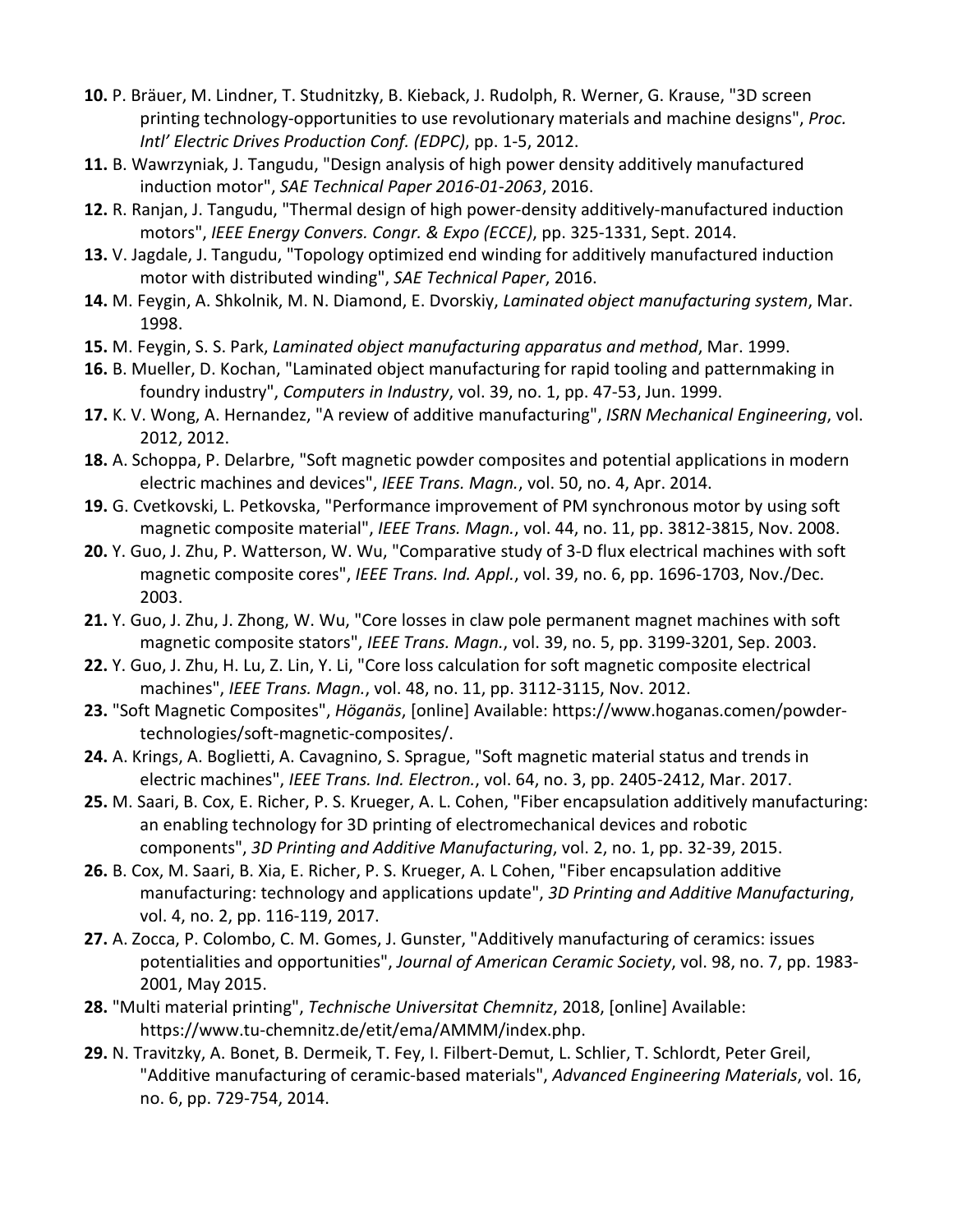- **30.** "Ironless composite stator", *ThinGap Motor Technologies*, [online] Available: https://www.thingap.com/ironless-composite-stator/.
- **31.** "Printed stator of axial-flux permanent-magnet alternator", *EmbedTec Corp*, [online] Available: https://www.embedtec.com/prinser.com.
- **32.** A. S. Holmes, G. Hong, K. R. Pullen, "Axial-flux permanent magnet machines for micropower generation", *Journal of Micro-electromehanical Systems*, vol. 14, no. 1, pp. 54-62, Feb. 2005.
- **33.** N. Simpson, P. H. Mellor, "Additive manufacturing of shaped profile windings for minimal AC loss in gapped inductors", *Proc. IEEE IEMDC*, pp. 1-7, May 2017.
- **34.** N. Simpson, P. H. Mellor, "Additive manufacturing of shaped.profile windings for minimal AC loss in electrical machines", *Proc. IEEE ECCE*, pp. 5765-5772, Sept. 2018.
- **35.** S. M. Thompson, Z. S. Aspin, N. Shamsaei, A. Elwany, L. Bian, "Additive manufacturing of heat exchangers: a case study on a multilayer Ti-6Al-4V oscillating heat pipe", *Additive Manufacturing*, vol. 8, pp. 163-174, Oct. 2015.
- **36.** B. Richard, D. Pellicone, B. Anderson, "Loop heat pipe wick fabrication via additive manufacturing", *Proc. 47th Int'l Conf. Environ. Sys.*, pp. 1-10, Jul. 2017.
- **37.** T. Vialva, "Trumpf introduces precious metal and copper 3D printing powered by green laser", *3D Printing Industry*, Nov. 2018.
- **38.** "Introduction to additive manufacturing composites ebook", *Stratasys*, 2017, [online] Available: http://www.stratasys.com/resources/search/ebooks.
- **39.** "Advancing thermal management with additive manufacturing", *Stratasys*, 2017.
- **40.** M. Parans Paranthaman, N. Sridharan, F. A. List, S. S. Babu, R. R. Dehoff, S. Constantinides, "Additive manufacturing of near-net shaped permanent magnets", *Project Report of Oak Ridge National Laboratory*, 2016.
- **41.** N. Sridharan, E. Cakmak, F. A. List, H. Ucar, S. Constantinides, S. S. Babul, S. K. McCall, M. Parans Paranthaman, "Rationalization of solidification mechanism of Nd-Fe-B magnets during laser directed-energy deposition", *Journal of Materials Science*, vol. 53, pp. 8619-8626, 2018.
- **42.** R. A. Simon, J. Jacimovic, D. Tremelling, F. Greuter, E. Johansson, T. Tomse, *Magnet having regions of different magnetic properties and method for forming such a magnet*, Jun. 2017.
- **43.** J. Jacimovic, F. Binda, L. G. Herrmann, F. Greuter, J. Genta, M. Calvo, T. Tomse, R. A. Simon, "Net shape 3D printed NdFeB permanent magnet", *Advanced Engineering Materials*, vol. 19, no. 8, pp. 1-9, 2017.
- **44.** A. K. Misra, "Nano-magnets and additive manufacturing for electric motors", *8th Annual CAFE Electric Aircraft Symposium*, 2014.
- **45.** E. M. H. White, A. G. Kassen, E. Simsek, "Net shape processing of Alnico magnets by additive manufacturing", *IEEE Trans. Magn.*, vol. 53, no. 11, Nov. 2017.
- **46.** M. Parans, Paranthaman Orlando Rios, W. G. Carter, D. Fenn, C. I. Nlebedim, *Bonded permanent magnets produced by additive manufacturing*, Aug. 2018.
- **47.** L. Li, B. Post, V. Kunc, A. M. Elliott, M. Parans Paranthaman, "Additive manufacturing of near-netshape bonded magnets: Prospects and challenges", *Scripta Materialia*, vol. 135, no. 1, pp. 100- 104, Jul. 2017.
- **48.** L. Li, A. Tirado, I. C. Nlebedim, O. Rios, B. Post, V. Kunc, R. R. Lowden, E. Lara-Curzio, R. Fredette, J. Ormerod, T. A. Lograsso, M. Parans Paranthaman, "Big area additive manufacturing of high performance bonded NdFeB magnets", *Scientific Reports*, vol. 6, Oct. 2016.
- **49.** P. C. King, S. H. Zahiri, M. Z. Jahedi, "Rare earth / metal composite formation by cold spray", *Journal of Thermal Spray Technology*, vol. 17, no. 2, pp. 221-227, Jun. 2008.